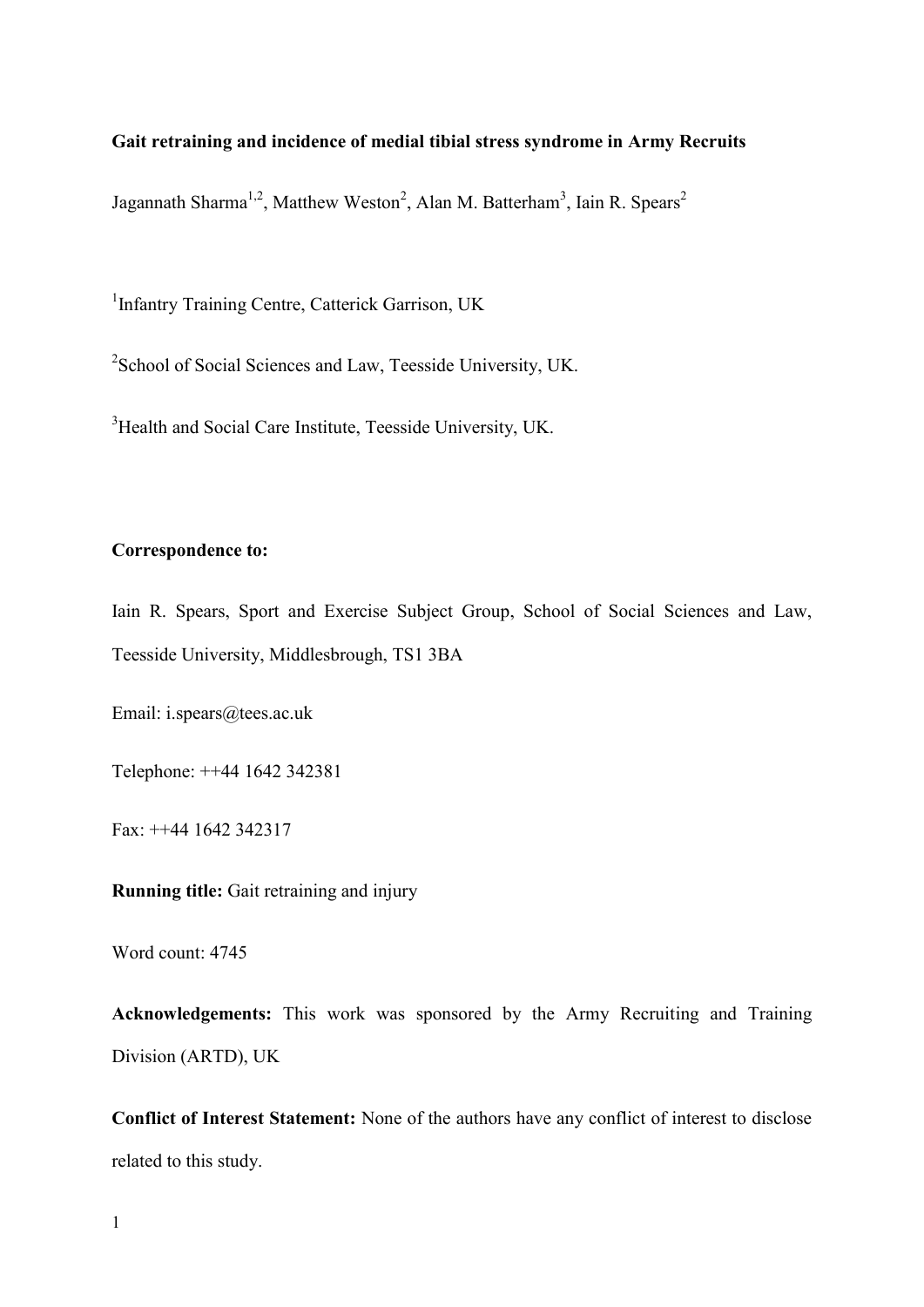### **Abstract**

Purpose: Gait retraining, comprising bio-feedback and/or an exercise intervention, might reduce the risk of musculoskeletal conditions. The purpose was to examine the effect of a gait retraining program on medial tibial stress syndrome incidence during a 26 week basic military training regimen.

Methods: A total of 450 British Army recruits volunteered. On the basis of a baseline plantar pressure variable (mean foot balance during the first 10% of stance), participants classified as at-risk of developing medial tibial stress syndrome ( $n = 166$ ) were randomly allocated to an intervention ( $n = 83$ ) or control ( $n = 83$ ) group. The intervention involved supervised gait retraining, including exercises to increase neuromuscular control and flexibility (3 sessions per week) and bio-feedback enabling internalization of the foot balance variable (1 session per week). Both groups continued with the usual military training regimen. Diagnoses of medial tibial stress syndrome over the 26 week regimen were made by physicians blinded to group assignment. Data were modelled in a survival analysis using Cox regression, adjusting for baseline foot balance and time to peak heel rotation.

Results: The intervention was associated with a substantially reduced instantaneous relative risk of medial tibial stress syndrome versus control, with an adjusted hazard ratio of 0.25 (95% confidence interval, 0.05 to 0.53). The number needed to treat to observe one additional injury-free recruit in intervention versus control at 20 weeks was 14 (11 to 23) participants. Baseline foot balance was a nonspecific predictor of injury, with a hazard ratio per 2-SD increment of 5.2 (1.6 to 53.6). Conclusions: The intervention was effective in reducing incidence of medial tibial stress syndrome in an at-risk military sample.

**Keywords**: Military training; musculoskeletal injury; bio-feedback; exercise intervention; injury prevention; overuse injury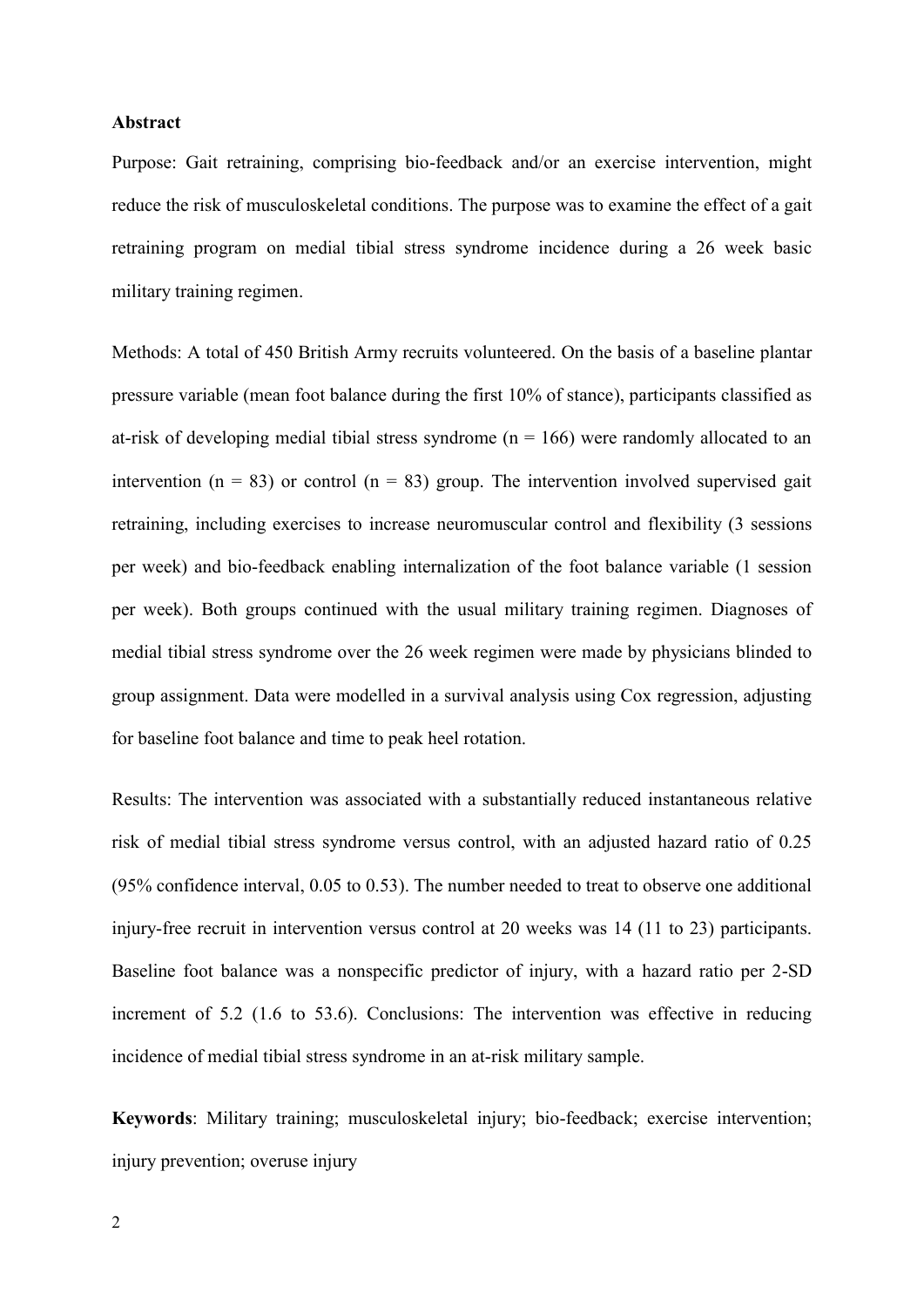### **Introduction**

*Paragraph 1:* Musculoskeletal injuries acquired during military training regimens are a common problem (22). Medial tibial stress syndrome is a pain experienced along the posterior-medial border of the tibia while performing exercise and which is not caused by ischemic disorders or stress fractures (43). The syndrome can be diagnosed as shin splints, shin pain, periostitis and/or exercise-related lower leg pain (14). Currently, the most effective management of medial tibial stress syndrome is prolonged rest followed by a graduated return to fitness (43) which in military populations leads to a loss of training days, increased cost of medical support and a reduction in operational readiness. On the basis of the number of training days missed due to injury, medial tibial stress syndrome is highlighted as being one of the more impactful overuse injuries experienced in the armed forces (27).

*Paragraph 2:* Not surprisingly given its impact there have been several intervention-based studies designed to prevent medial tibial stress syndrome during military training. However, for the most part the effects of these interventions on the prevention of injury are not clear (27). Gait retraining combining bio-feedback and/or exercise intervention has become a viable alternative to traditional injury management. For example, limb-load monitoring by providing visual feedback on forces through the legs has enabled lower-limb amputees (11) and hip-replacement patients (40) to improve the symmetry of their movement. More recently, bio-feedback has been adopted for injury prevention. For example, haptic biofeedback on the tibia orientation has been used to encourage a toe-in form of gait to reduce the knee adduction moment in osteoarthritis patients (34). In addition, bio-feedback of tibia shock, a risk factor for tibia stress fracture, has enabled runners to modify their gait mechanics to reduce the risk of injury (10). Importantly, in the latter study, the participants were able to retain these new motor skills for at least a month after the intervention (10) and it has been suggested that gait retraining, by addressing the underlying biomechanics, could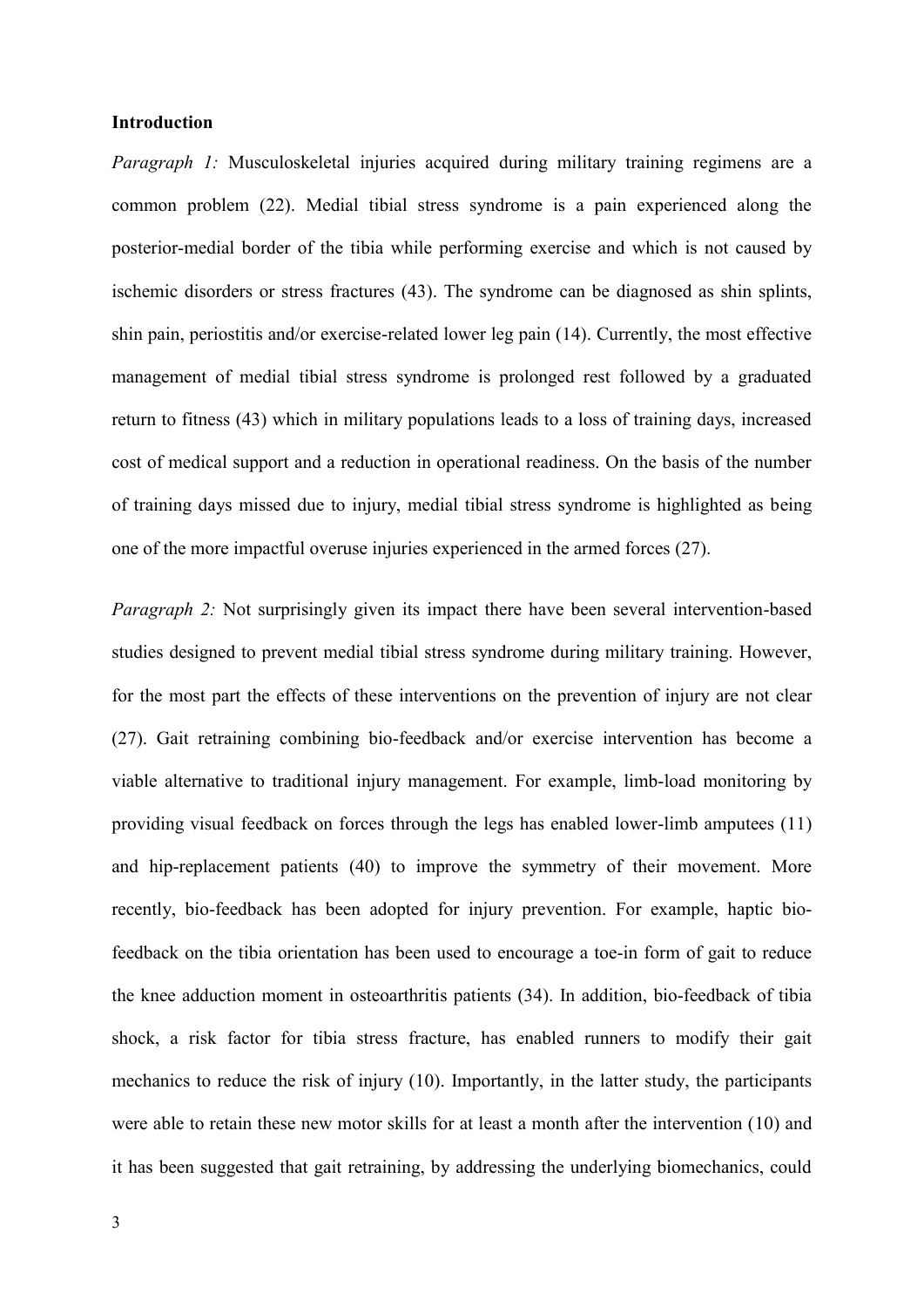reduce the risk of other running-related injuries (28). In addition to bio-feedback, gait retraining could also be supplemented with conditioning exercises designed to target areas of muscular deficiency. It is notable that balance training (26) and multi-faceted exercise programs (7) have been shown to improve neuromuscular strength/control and are recommended for the reduction of risk factors associated with other musculoskeletal injuries (26).

*Paragraph 3:* Although several interventions have been employed to attempt to reduce the incidence of medial tibial stress syndrome, the effectiveness of gait retraining on injury incidence has yet to be examined. As with any gait retraining program, the first step is to identify the putative risk factor. A commonly cited risk factor for medial tibial stress syndrome is foot pronation (27) but unfortunately foot pronation is difficult to measure, being a highly complex movement combining eversion, adduction and dorsi-flexion about three non-orthogonal and non-stationary axes. Fortunately, foot balance, the difference in plantar pressure between the medial and lateral sides (medial pressure minus lateral pressure) of the foot, can provide a useful proxy measure of pronation and has been shown to be an important risk factor for a variety of exercise-related lower limb overuse injuries in recreational athletes (41, 42). Moreover, average foot balance during the early stages of the stance phase of gait was found to be a primary risk factor for medial tibial stress syndrome in a previous cohort of military recruits from the same infantry training centre as in the current study (33). Therefore, by using foot balance score during the early stages of stance as the targeted risk factor, the aim of this study is to examine whether a gait retraining program can reduce medial tibial stress syndrome incidence during a 26-wk military training regimen.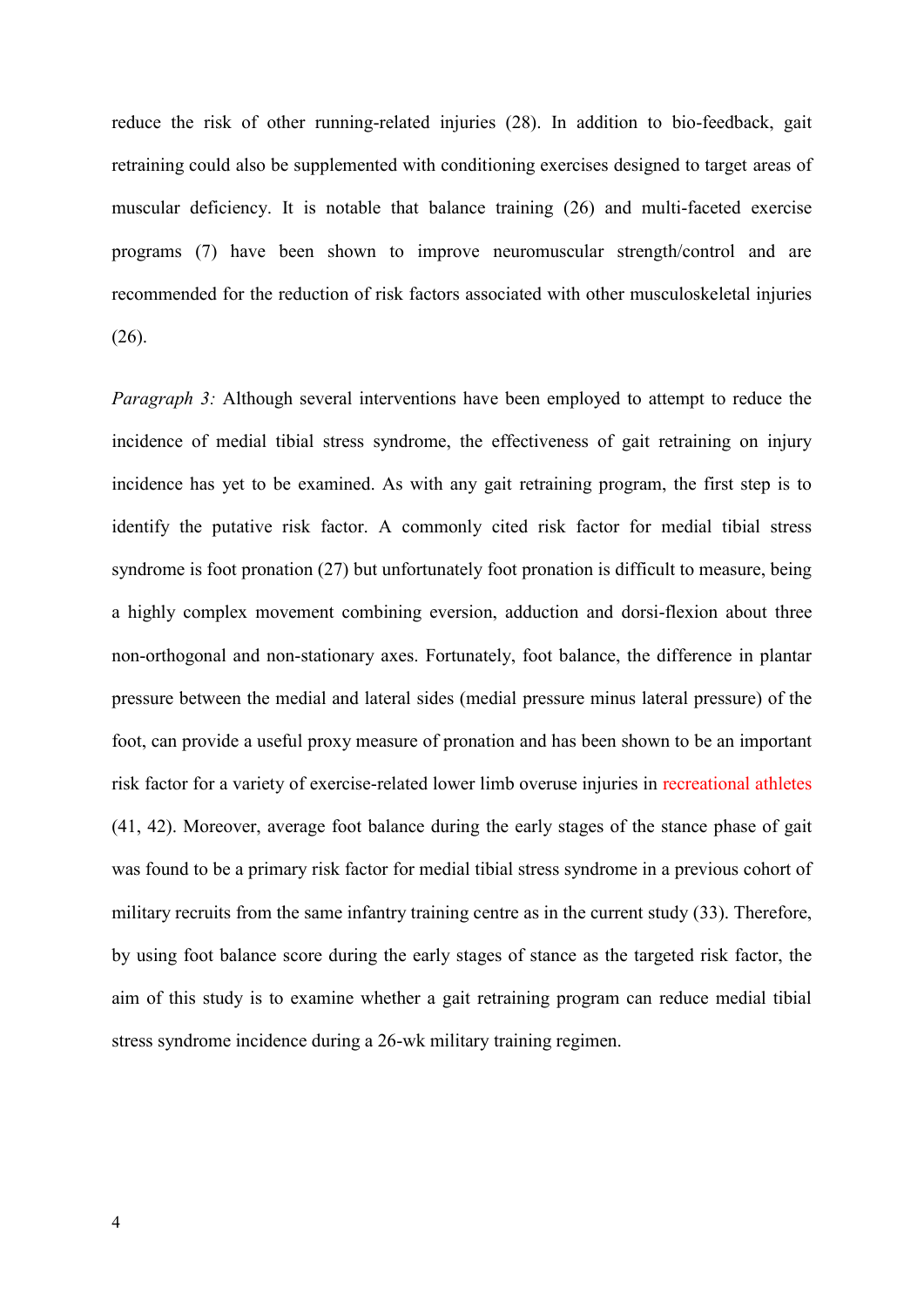### **Methods**

*Paragraph 4:* **Design and participants.** The design of this exploratory study was a prospective randomised controlled trial. As appropriate for an exploratory trial, we did not conduct formal sample size estimation a priori. Rather, the power and precision in our study is indicated directly by the confidence interval presented for the primary effect. The participant flow through the trial is shown in Figure 1. Briefly, 450 British infantry recruits were assessed for eligibility and 284 did not meet the eligibility criteria for the study. Eligible participants were drawn from the population of all new Line Regiment recruits. Participants were excluded if they had any existing or prior lower limb injury affecting gait pattern in the previous 3 weeks, had any neurological dysfunction, were users of orthotics, or declined to participate/withdrew consent. Participants were included if they met the criteria for 'at risk' of medial tibial stress syndrome, as detailed below. The study was approved by the Ethics Committee of Teesside University, UK and written informed consent was obtained from all participants. During the obligatory initial medical assessment as part of the research process the new trainees underwent a 3-minute treadmill barefoot walking session while being observed by a trained physiotherapist. The physiotherapists involved all had at least 5 years of practice in the clinic and were under instructions to identify trainees with abnormal gait using the gait component of a published screening tool (12). Specifically, they looked for any obvious abnormal deviation from the ideal gait pattern such as signs of hip-drop, line of progression, foot angle with respect to direction of travel and hip and tibial rotation, and any abnormal foot pronation, as well as supination during treadmill walking (12). Those with observable abnormal gait patterns were then referred for plantar pressure analysis. A pressure plate (RsScan International, Belgium, plate size = 200 cm  $\times$  40 cm, sensor size = 0.5cm  $\times$ 0.7cm and sampling frequency  $= 126$  Hz) was hidden in the middle of a 9 m long purposebuilt walkway (Figure 2a). Following a weight calibration stage, the subjects walked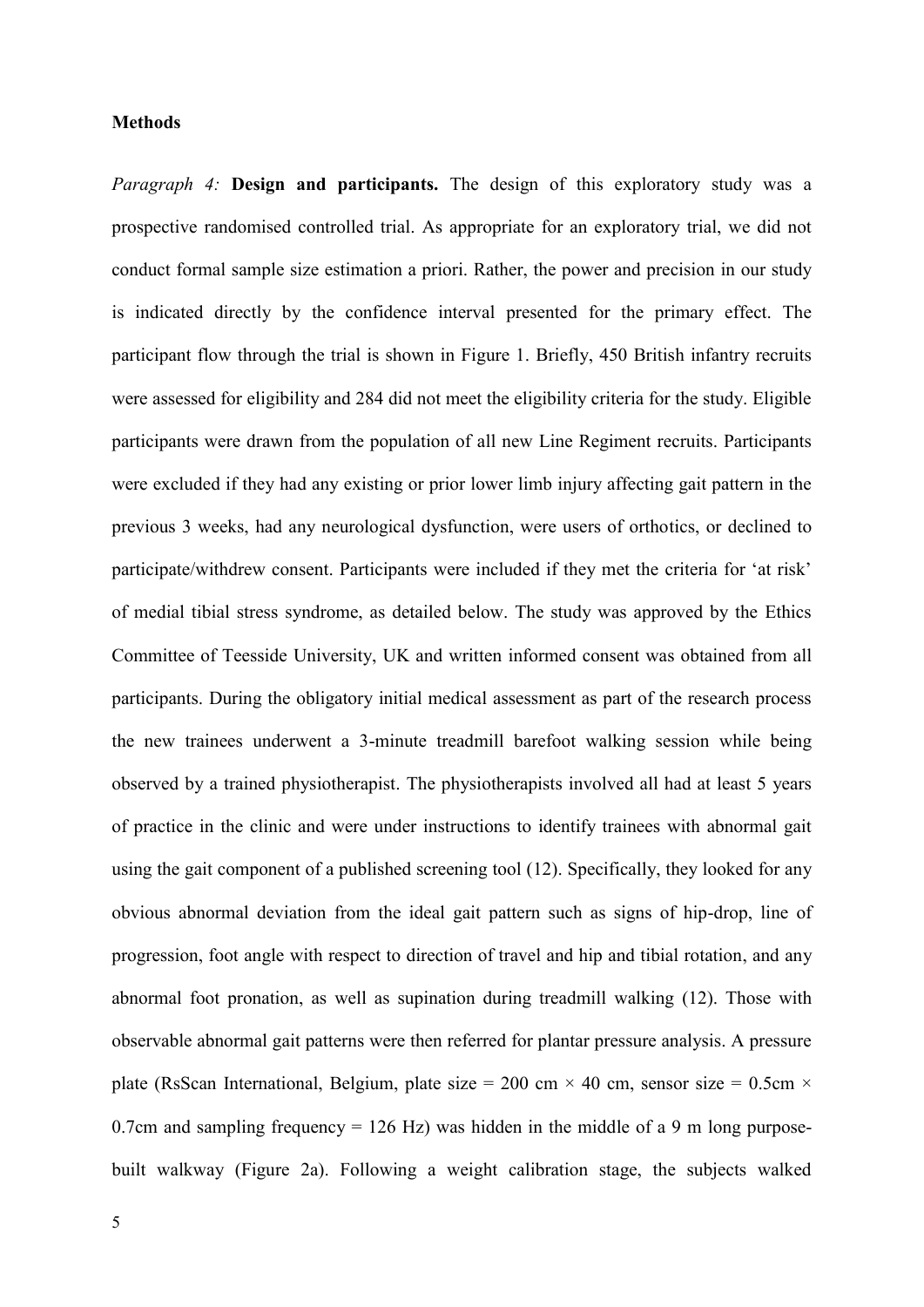overground and barefoot across the pressure plate at their natural walking speed. Each trial enabled us to capture 2-3 pressure footprints, depending on the landing position of the first foot. The trials were repeated until a minimum of six left and six right plantar pressure distributions during the stance phase of gait were recorded. Plantar pressure analysis software (Footscan software 7.0, RsScan International) was configured to extract local pressures (N $\cdot$ cm<sup>-2</sup>) on the plantar surfaces of the feet. The plantar pressure data for each foot were segmented into nine regions. These local pressures were; medial heel (HM), lateral heel (HL), five metatarsals  $(M1–5)$ , hallux  $(T1)$  and the other toes  $(T2–5)$ . The data calculated using the pressure plate software were foot balance (=M1+M2+HM-M3-M4-M5-HL) which is effectively a pressure differential between medial and lateral sides of the foot  $(N \cdot cm^{-2})$  during stance. During the heel landing phase this variable is effectively a measure of the mediallateral pressure difference across the heel. In a previous study, we found average foot balance during the first 20% of stance was a primary risk factor for medial tibial stress syndrome (33). Unpublished data from that study on medial tibial stress syndrome, revealed that the same parameter but taken at the first 10% was likely to be a better discriminator between those that developed medial tibial stress syndrome and those that did not (see Figure 1a of Sharma et al. (33)). Therefore, in the current study we elected to report the foot balance score as the average value of foot balance during the first 10% of stance. A further outcome variable, which was also shown to be a discriminator between injured and non-injured groups, was time to reach peak heel rotation (Figure 1c of Sharma et al. (33)). This variable is the percentage of the stance phase of gait, at which the heel rotation variable (=HM-HL) peaked. Participants who recorded foot balance scores, as defined above, greater than 1 SD away from the mean of previously collected normative data were judged to be at risk of developing medial tibial stress syndrome (33). Unfortunately, time constraints did not allow us to record the self-selected walking speeds. These participants then took part in the main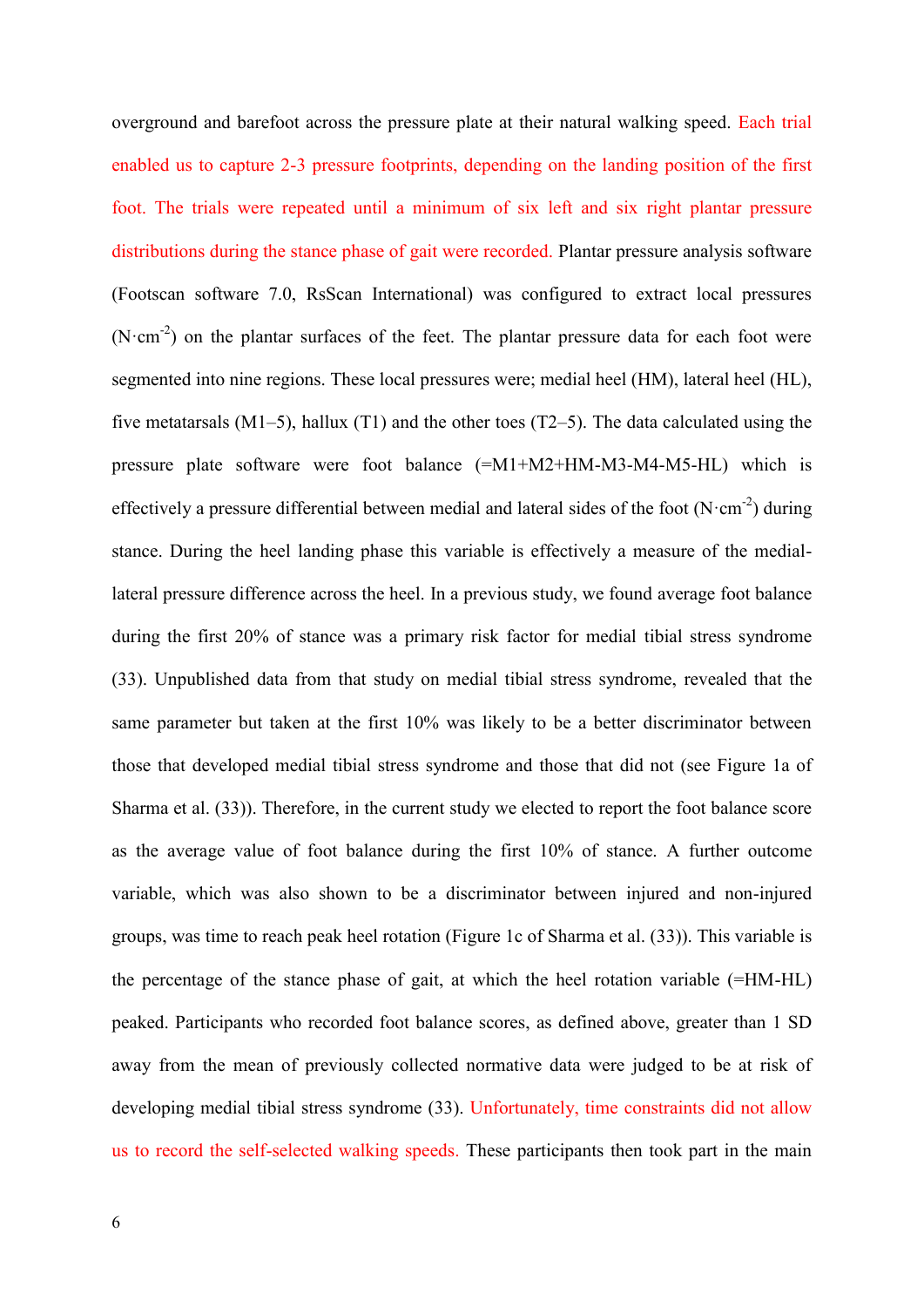trial (n = 166; mean (SD) age 20.1  $\pm$  2.0 years; height 167.0  $\pm$  1.4 cm; body mass 67.0  $\pm$  2.4 kg). Participants were assigned to groups using a blocked randomization schedule, with the six possible permutations of a fixed block size of four - containing two control and two intervention assignments - selected at random to create the allocation sequence. The sequence was concealed from the investigator assigning participants using opaque sealed envelopes.

*Paragraph 5:* **Intervention.** A system for providing bio-feedback using the plantar pressure system (33) was developed in this study (Figure 2). Specifically, participants were encouraged to walk barefoot and overground with their head and chest up, a slight anterior tilt of the pelvis and with only moderate movements of the centre of mass in the vertical direction (Figure 2a). Hidden in the walkway was the pressure plate connected to a laptop PC. Local plantar pressures on the foot were measured for each overground walking trial and on-screen colored contour plots of the peak of these localised pressures were displayed (Figure 2b). The time delay between walking and visualizing the feedback was approximately 6-10 s (i.e. the time it took for the participant to walk back to the laptop PC). When visualising the pressure data, the attention of the participant was drawn by the lead investigator to the medial-lateral component of the trajectory of the centre of pressure which is due to imbalances in heel pressure (Figure 2c). In cases where the participants landed on the medial heel or where there were high medial pressures on the heel (i.e. foot balance score remained high), the participants were encouraged to focus on landing more lightly, on the lateral side of the heel and to control foot eversion during landing so as to reduce the foot balance score (i.e. the putative risk factor for medial tibial stress syndrome). In cases where the foot balance score was low the participants were encouraged to repeat the walking pattern. Each bio-feedback session lasted approximately 30 minutes, consisted of 7-8 overground walking trials, and each trial was followed with bio-feedback. These biofeedback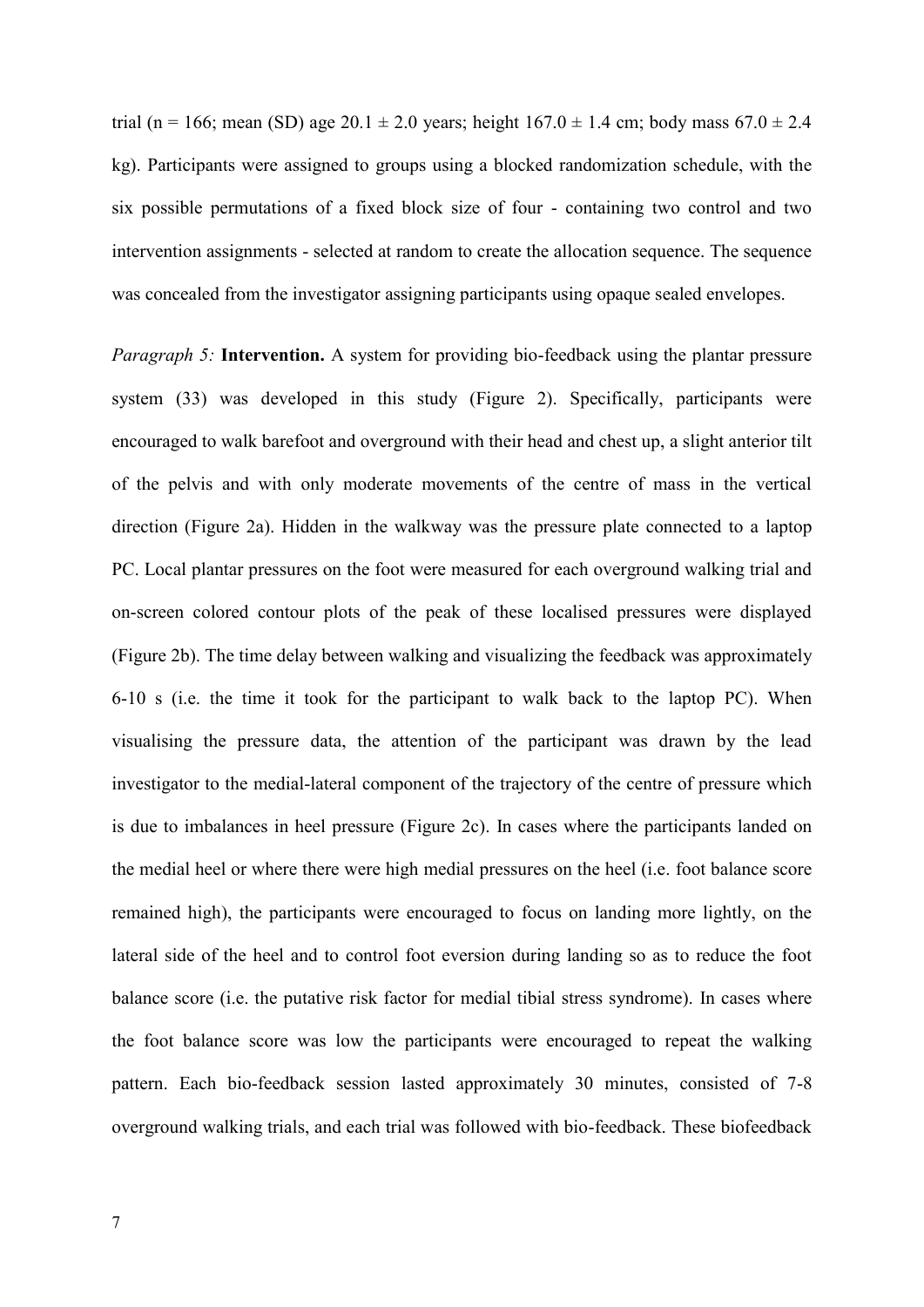sessions were delivered once a week in weeks 1-12 and once every two weeks in weeks 12- 24.

*Paragraph 6:* The gait retraining program was supplemented with exercises to increase strength, flexibility and neuromuscular control in areas of potential musculoskeletal deficiency. The regions targeted were the foot, leg and lumbo-pelvic complex. The retraining program consisted of several exercises based on the existing literature (Table 1) and was designed to target musculoskeletal deficiencies reported to be risk factors associated with lower limb overuse injuries (13). Since the origins of training injury are clearly complex and multifactorial (19), a multifaceted training strategy was used (20). The stretching exercises were as follows; hip flexor stretch (7), hamstrings stretch (16) and calf stretch (30). The exercises to target neuromuscular control were as follows; birddog (17), gluteus medius (7), small knee bend progressing to single-leg squats (6), calf raise (24), tibialis posterior control (23), intrinsic foot muscle control (31) and a double leg jump (36). The balance exercises were the star excursion stability exercise (5), single-limb hops to stabilization (26) and unanticipated hop to stabilization (26). The training sessions were scheduled 3 times per week and the load was gradually increased by increasing the number of repetitions. The program consisted of 10 exercises performed in sets of 10 in weeks 1-12 and 14 in week 12- 24 (7). Each session lasted for approximately 30 minutes. Supervision by the physiotherapy staff was gradually reduced over the training period. In weeks 1-4, 5-6, 7-10 and 11-24, supervised sessions were conducted 3, 2, 1 and 0.5 times (i.e. fortnightly), respectively. Participants were encouraged to practice these exercises in their own time and to focus on the quality of the movements to compensate for the gradual reduction in supervision.

*Paragraph 7:* **Outcomes.** Injury data, which included the clinical diagnosis and the timing of the injury (weeks), were collected prospectively over the entire training regimen (26 weeks).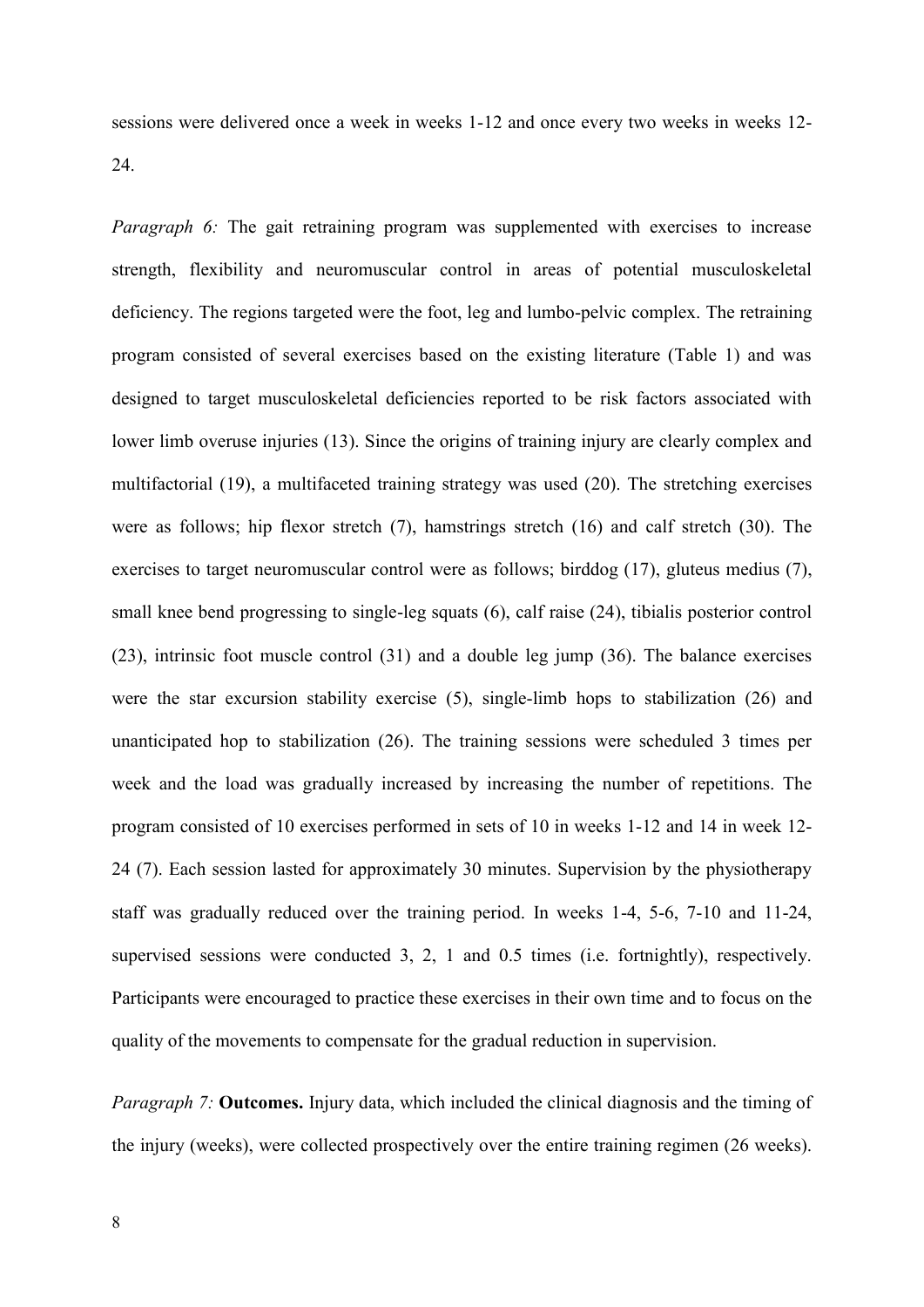Clinical diagnoses were made at the Army Medical Centre by military physicians who were blinded to group assignment. For possible cases of medial tibial stress syndrome, patients having ischemic disorders or tibia stress fractures (including those possibly being preceded by medial tibial stress syndrome), X-ray, MRI scan and intra-compartmental pressure measurements were used to confirm/reject the medial tibial stress syndrome diagnosis (8). Post-intervention measures of foot balance and time to reach peak heel rotation were collected at 26 weeks.

*Paragraph 8:* **Data analysis.** Injury data (primary outcome) were analysed using Cox proportional hazards regression with medial tibial stress syndrome injury as the event variable, survival time (in weeks), group (control, intervention) as the predictor and baseline foot balance and time to peak heel rotation as covariates. The proportional hazards assumption was checked using a global test plus separate tests for the predictor and each covariate (35). The effect of each continuous covariate was considered as the effect of twice its standard deviation (18). Time-to-event data are presented in an ascending survival probability plot (29). We derived adjusted hazard ratios for intervention versus control and for the covariates. Due to a low ratio of events to predictor variables, confidence intervals for the hazard ratio were obtained using a bias-corrected and accelerated bootstrap resampling method (5000 resamples with replacement) (38). We estimated the number needed to treat at the 20-week timepoint using methods described by Altman and Andersen (1). This timepoint was chosen to allow sufficient time spent in military training for a substantial number of medial tibial stress syndrome events to accrue. By convention the number needed to treat and its lower and upper confidence intervals were rounded up to the nearest whole number. Mixed effects linear modelling was used to analyse the effect of the intervention on the secondary outcomes (foot balance and time to reach peak heel rotation) allowing for - and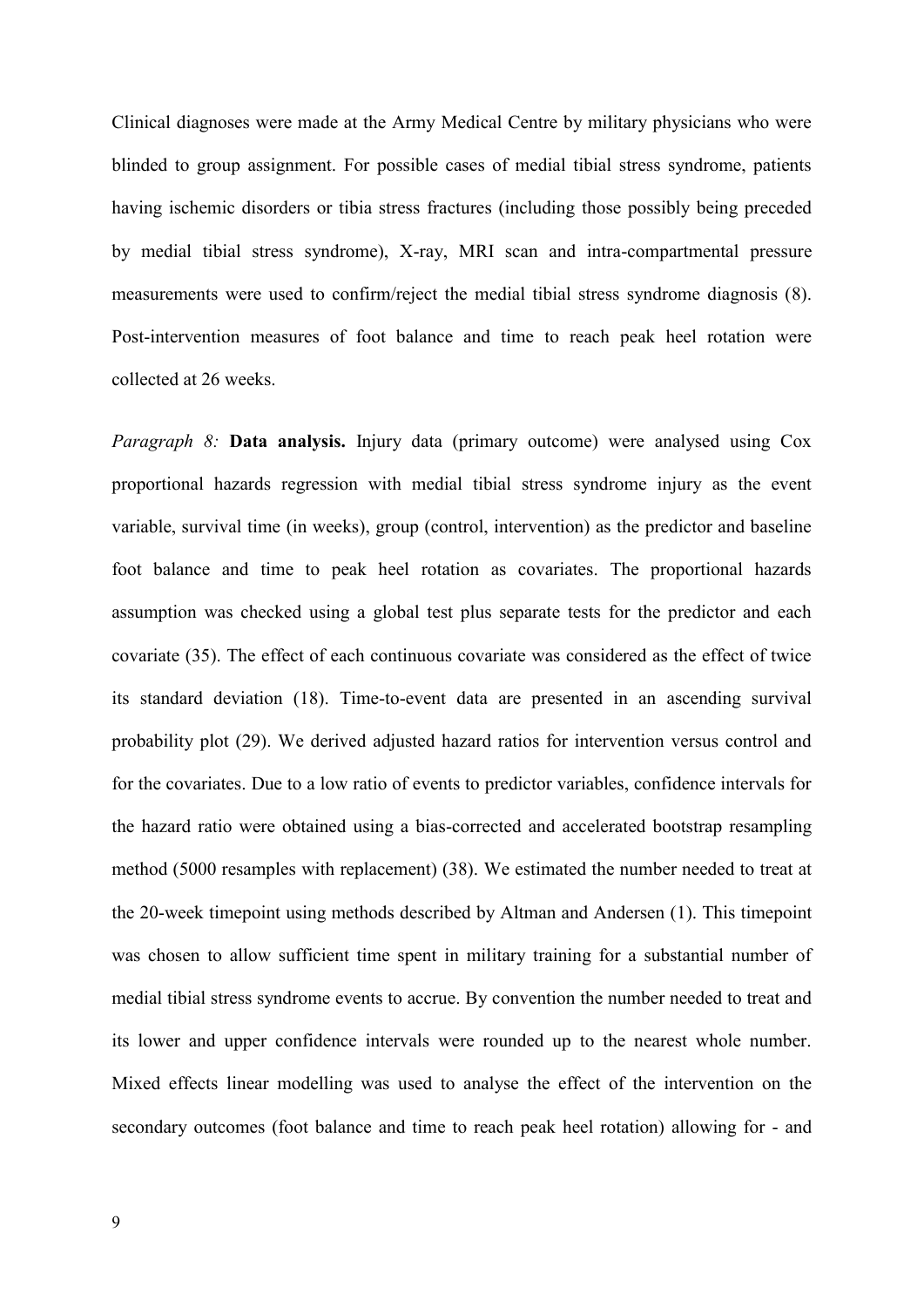quantifying as a SD - the individual differences in response to the intervention. Effects were adjusted for baseline value of the outcomes to account for chance imbalance at baseline (37).

*Paragraph 9:* We made probabilistic magnitude-based inferences about the true population value of the effects, based on the likelihood that the effect was substantially beneficial or substantially harmful. For the hazard ratio, thresholds of 0.9, 0.7, 0.5 and 0.3, and  $0.1 - or$ their reciprocal - defined small, medium, large, very large, or extremely large effects; the equivalent thresholds for continuous outcomes expressed as standardised mean differences are 0.2, 0.6 and 1.2, 2.0, and 4.0 SDs, respectively (18). Inferences were then based on the disposition of the confidence interval for the mean effect to these thresholds and were derived using the following scale:  $\leq 0.5\%$ , most unlikely; 0.5–5%, very unlikely; 5–25%, unlikely; 25–75%, possibly; 75–95%, likely; 95–99.5%, very likely; >99.5%, most likely (18). A clinically unclear effect is defined as one where the effect is possibly beneficial (probability > 0.25) but also has an unacceptable risk of harm (probability  $> 0.005$ ); all other effects are clinically clear (18). All analyses were conducted using IBM SPSS (v.21.0, IBM Corp, Armonk, NY) and Stata (v12.1, StataCorp LP, College Station, TX) software. Effects are reported together with 95% confidence intervals.

# **Results**

*Paragraph 10:* The proportional hazards assumption was satisfied for all variables combined (global test) and separately for each variable. There was a possibly very large/ likely large beneficial reduction in instantaneous relative risk of injury associated with the intervention (hazard ratio 0.25; 95% confidence interval, 0.05 to 0.53). Figure 3 presents the ascending survival probability plot for the intervention and control groups. The number needed to treat to observe one additional injury-free recruit in intervention versus control at 20 weeks was 14 (11 to 23) participants. A 2-SD increase in the baseline foot balance score was associated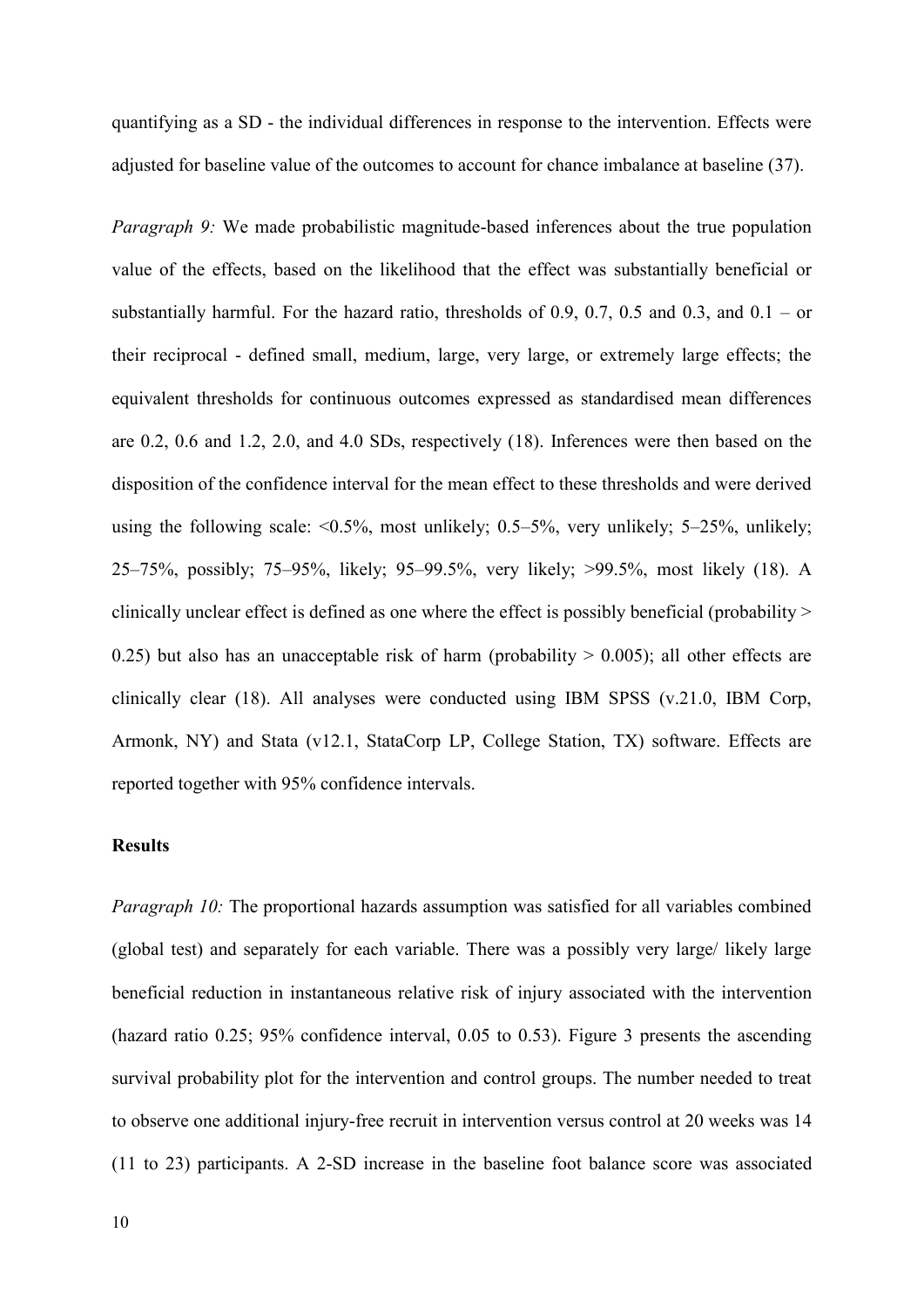with a likely very large harmful effect on risk of injury (hazard ratio  $= 5.2$ ; 1.6 to 53.6). This effect did not depend substantially on group. The effect of baseline time to peak heel rotation was unclear (hazard ratio =  $0.61$ ;  $0.18$  to 1.8). For the secondary outcomes, the effect of the intervention (versus control) was a most likely moderate effect (possibly large) on foot balance (-14 N·cm<sup>-2</sup>; -17 to -11 N·cm<sup>-2</sup>) and a likely moderate effect on time to reach peak heel rotation (2.8%; 1.5 to 4.1%, expressed as a percentage of stance phase). The SD of the individual responses was 4.2 (-5.0 to 7.7) N $\cdot$ cm<sup>-2</sup> and 3.0 (2.0 to 4.4) % for foot balance and time to reach peak heel rotation, respectively.

### **Discussion**

*Paragraph 11:* Despite the widespread problem of medial tibial stress syndrome in military trainees, there is currently no consensus on the most effective injury prevention strategy. Gait retraining is emerging as a potential strategy to reduce risk factors associated with musculoskeletal conditions. By targeting risk factors associated with this syndrome we examined the effectiveness of gait retraining in reducing the risk of medial tibial stress syndrome using a randomized controlled trial design. Our main finding was that army recruits who undertook the gait retraining program had one quarter the instantaneous relative risk of medial tibial stress syndrome at any timepoint across the 26-week intervention when compared to the control group (a risk reduction of 75%) - likely to be a large beneficial population effect. The number needed to treat, derived from the hazard ratio and control group survival probability, revealed that on average the intervention would have to be delivered to 14 recruits to observe one additional injury-free recruit in intervention versus control at 20 weeks into the 26-week training program. We did not include health-economics modelling in this exploratory trial, and whether this number needed to treat indicates a costeffective intervention, given the impact of injury on lost training days, medical support costs,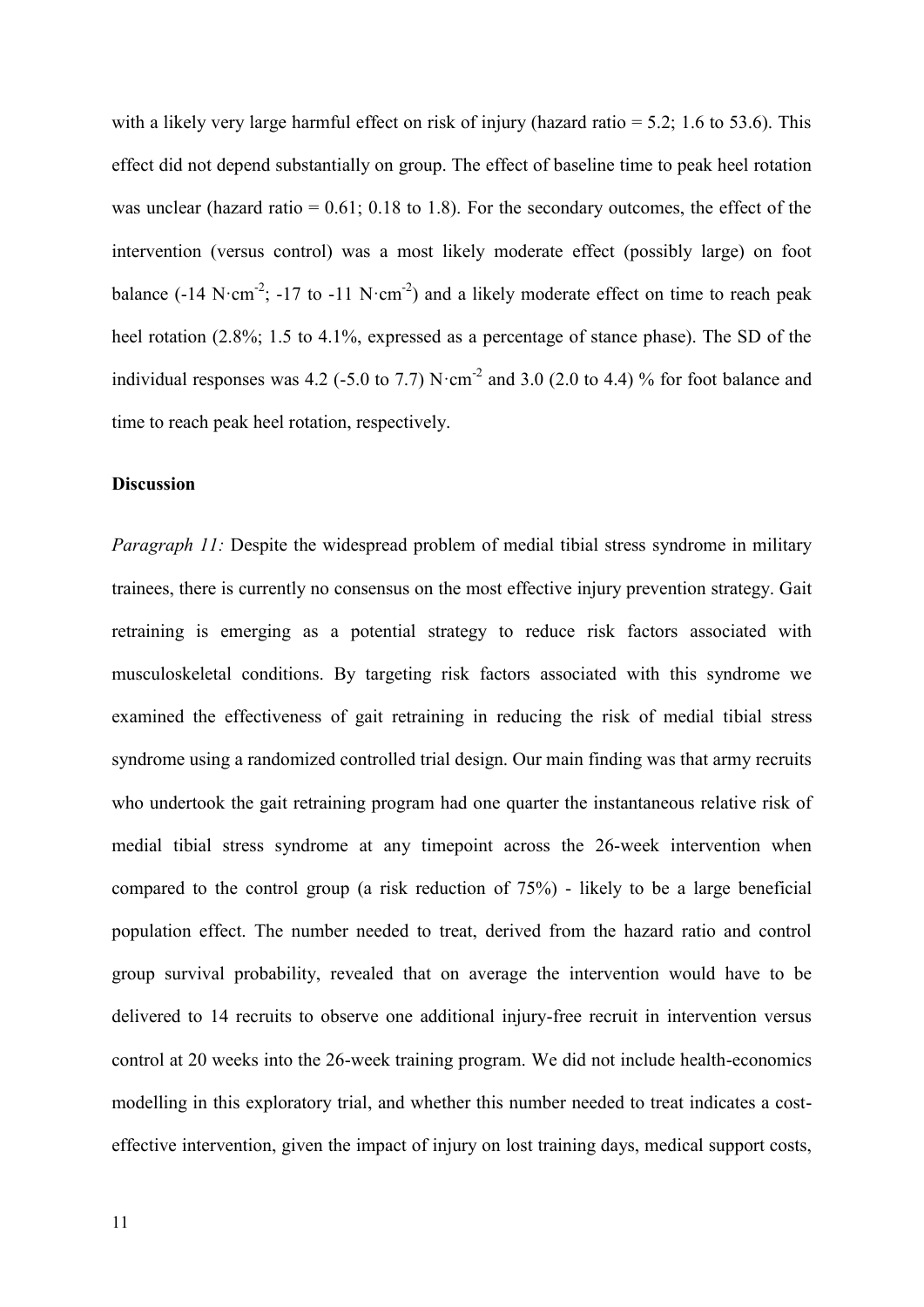and reduction in operational readiness set against the costs of delivering the intervention, requires formal evaluation in future research. A further finding was that the gait retraining had moderately beneficial effects on putative risk factors for medial tibial stress syndrome. An additional observation was that there were no obvious side-effects due to the intervention. Specifically, similar numbers (Figure 1) of recruits were lost due to follow-up in both groups which includes those lost to non-MTSS injuries. Thus, we have no reason to believe that the gait retraining programme resulted in detrimental effects on other parts of the body. Consequently, the findings of this exploratory trial lend support to the hypothesis that gait retraining is a viable strategy for reducing the impact of medial tibial stress syndrome in military recruits and, if the findings can be extrapolated to a wider population, could have implications for anyone about to embark on a sudden increase in training load.

*Paragraph 12:* There have been several interventions designed to prevent medial tibial stress syndrome during military training; for example, the effects of additional calcium intake (32) and supplementary strength and conditioning programs (2) have been examined. However, the effects of these interventions were not clear. Other studies have examined the effects of foot orthoses on general lower limb injuries in Danish conscripts (25) and British Naval recruits (14). In the former the actual use of orthoses was found to reduce the risk of lowerlimb injury but relatively few conscripts sought this type of injury prevention. Thus, the effect in terms of actual days lost was unclear and the authors concluded that this form of intervention was not economically viable for this population (25). From data presented in Table 3 of the randomized trial in British Naval recruits (14) the rate of medial tibial stress syndrome injury in men only in the control group was 13.2% versus 1.6% in the orthoses group. The absolute risk reduction was 11.6% (95% confidence interval 5.5 to 17.7%) giving a number needed to treat to prevent one additional injury of 9 (6 to 18) participants. This beneficial effect is similar to that observed in the current study, notwithstanding a shorter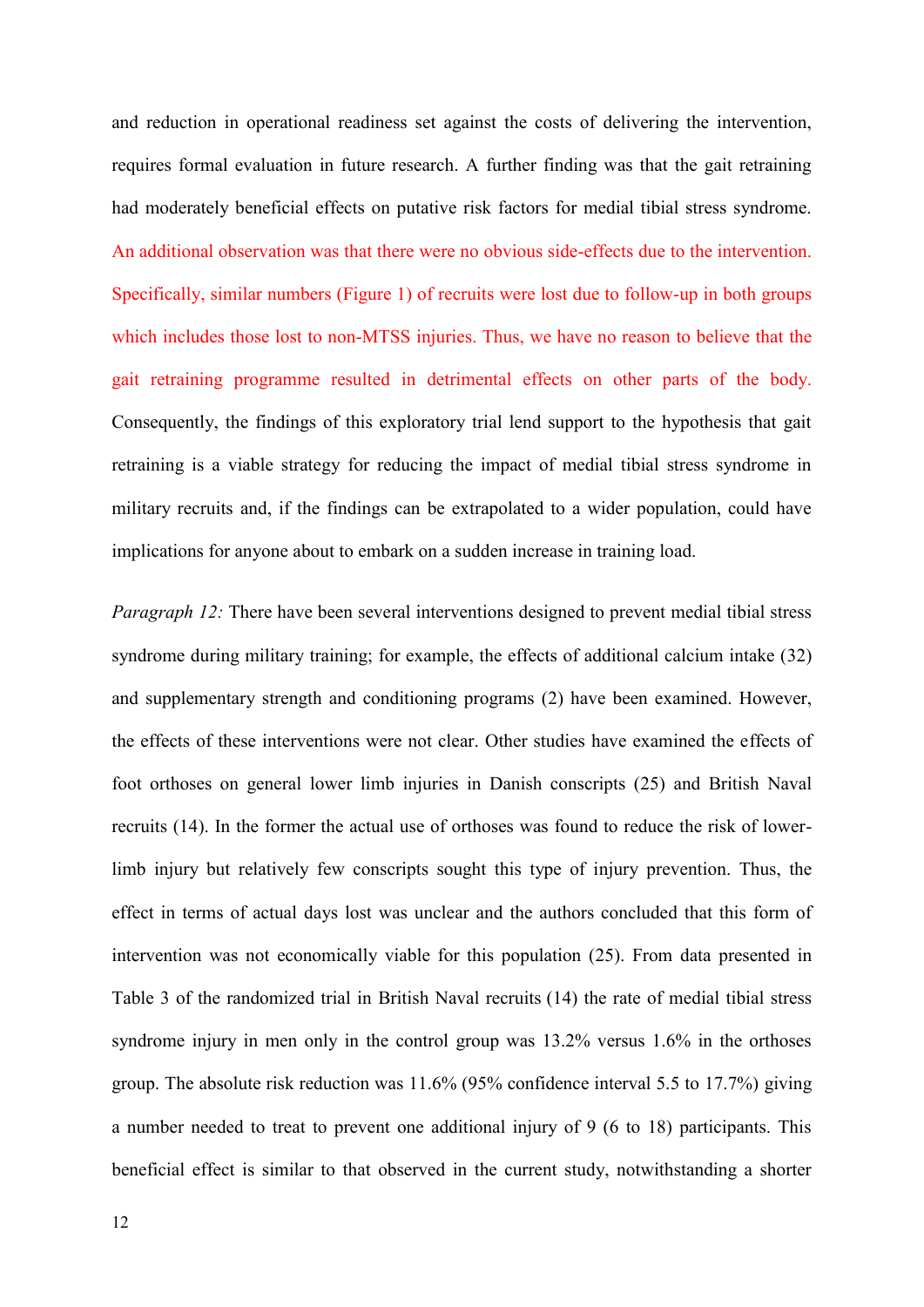follow up of just seven weeks. At present, we do not consider gait retraining and orthoses interventions as mutually exclusive; potentially they could be used in combination (e.g. gradual phasing out of the orthoses) to provide short- and longer-term benefits in terms of injury avoidance.

*Paragraph 13:* The gait retraining program included bio-feedback on risk factors and a battery of exercises to improve neuromuscular condition. We suggest that the bio-feedback component might be a key contributor to the injury reduction observed. Although there are no previous bio-feedback studies on actual injury incidence to support this suggestion, there have been several studies examining the effects of bio-feedback on risk factors. It is generally regarded as a useful technique, and most relevant to this study is that bio-feedback almost halved the magnitude of acceleration of the tibia during running (10), which is a previously suggested risk factor for tibia stress fracture (similar to medial tibial stress syndrome in terms of aetiology). We also believe that the exercise component might be an important contributor to the reduced incidence of injury. We acknowledge that the effect of previous exercise interventions for medial tibial stress syndrome have been unclear (2); however, arguably the current exercise program is not comparable to the interventions delivered in these previous studies. The current program includes additional elements of neuromuscular training, some of which have already been shown to contribute to other injury prevention programs  $(7, 26)$ . Thus, it is plausible that the exercise program was a substantial contributor to the success of the current intervention.

*Paragraph 14:* An interesting additional finding was that the baseline foot balance measure was a strong nonspecific predictor of outcome (21); that is, it is predictive of medial tibial stress syndrome injury in both the intervention and control groups. A 2-SD increase in foot balance increases the instantaneous relative risk of medial tibial stress syndrome over 5-fold -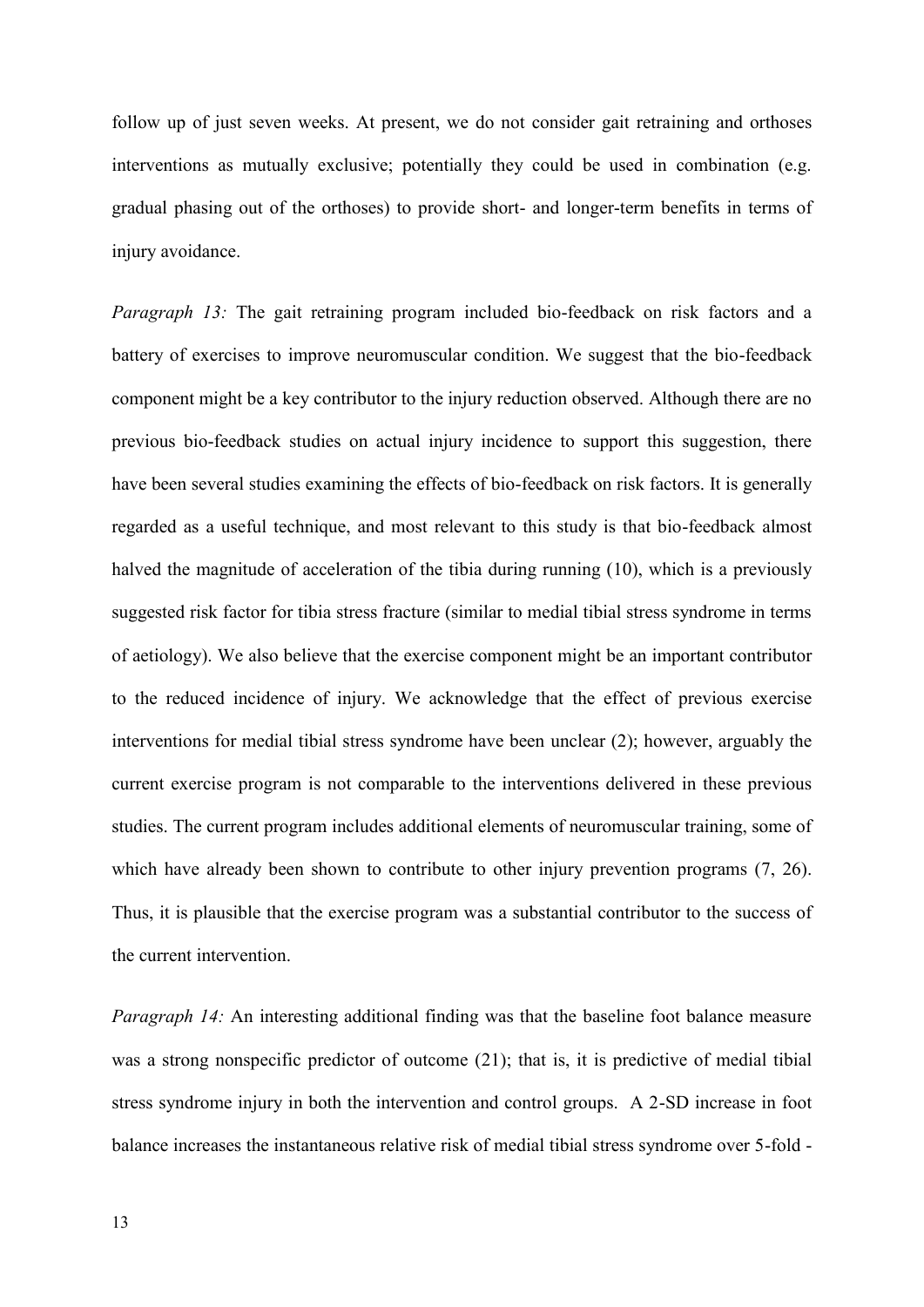likely to be a very large harmful population effect. This findings lends support to the growing consensus that over-pronation of the foot during landing is important in the development of medial tibial stress syndrome (27). However, it should be reiterated that the foot balance variable measured in this study is a proxy measure of pronation. A measure of pronation with higher fidelity would require the use of 3-dimensional motion capture of the foot, requiring calibration and installation. In contrast, the foot balance variable can be captured from plantar pressure plates in a five-minute time slot and is much more feasible in this clinical setting. A further potential advantage of the foot balance variable – as the difference between the medial and lateral pressures on the heel during the early stages of stance – is that it has both kinematic and kinetic components. Interestingly, recent findings regarding the internal biomechanical causes of medial tibial stress syndrome on a tissue level indicate that the injury is caused by bending stresses exerted on the tibia (27), the magnitude of which will be highly dependent on the magnitude and direction of kinetic forces. Notably, differences in loading patterns (i.e. more medially directed forces) were found for tibia stress fracture patients when compared with healthy controls (9). Thus, counter-intuitively, it is plausible that the foot balance variable analysed in this study, with its kinetic component, could be more clinically relevant than the purely kinematic variable (pronation) that it is representing.

*Paragraph 15:* It is important to acknowledge the limitations of this study. First, it is not possible to blind participants to a gait retraining intervention. While a previous study (2) has overcome this limitation using a placebo exercise program consisting of upper body exercise, such an approach was not feasible given the holistic nature of our exercise program. In the current study, however, outcome assessors were blind to group assignment. Second, following the positive findings of Coppack et al. (7) we chose to target a specific injury (i.e. medial tibial stress syndrome) and hence did not attempt to examine intervention effects on other injuries. Although this targeted approach allowed us to design a medial tibial stress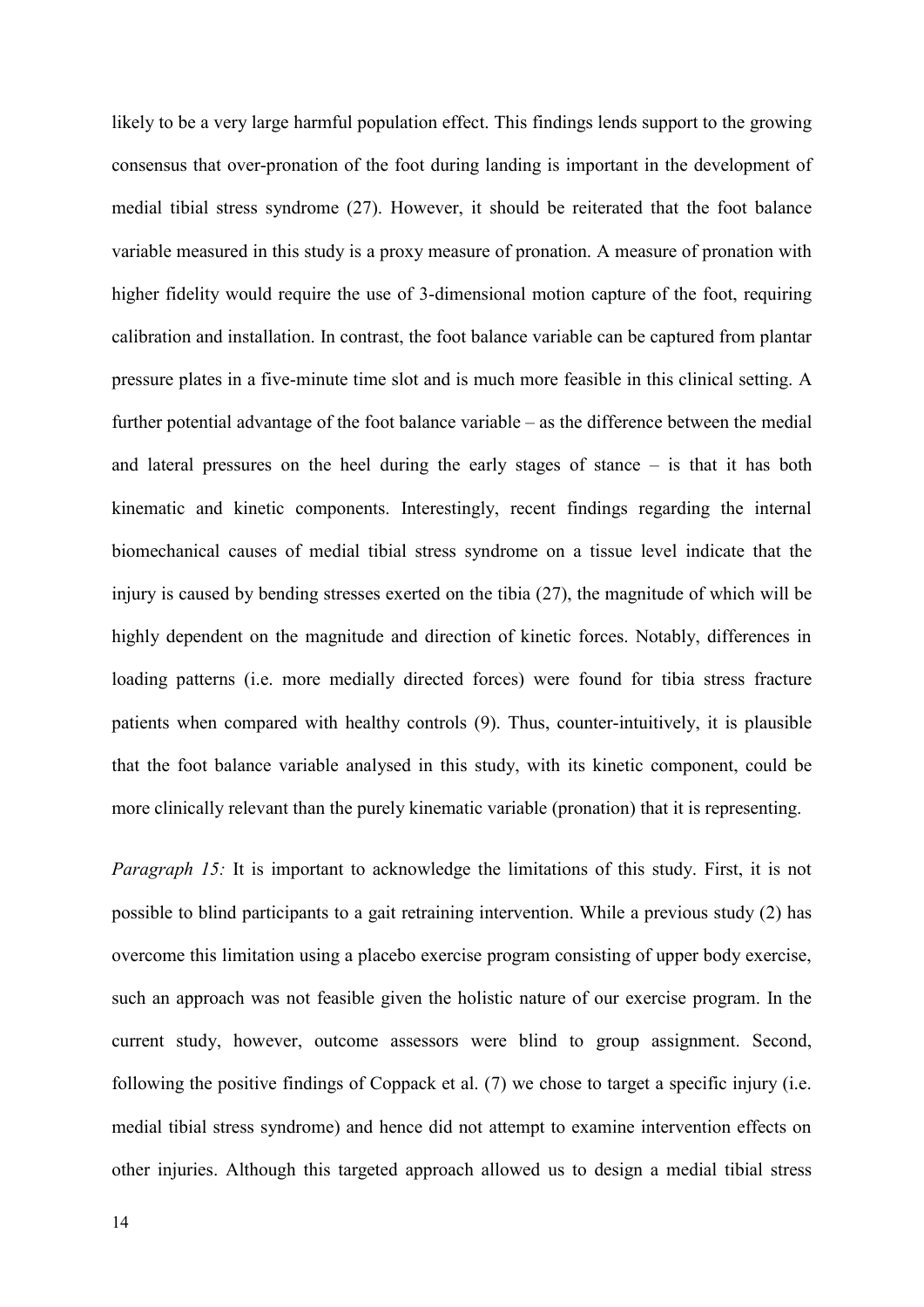syndrome-specific intervention - which we believe was a major reason for the success - the consequence was that only a small number of injury events occurred resulting in a low events: predictor variables ratio for the Cox regression. A guideline of a minimum eventsper-variable ratio of 5-9 is regarded as acceptable (38). We observed 12 events (9 in control, 3 intervention) with 3 predictor variables; a ratio of 4. Consequently we derived robust confidence intervals for the hazard ratios using bootstrapping, as recommended (38). In addition, if we omitted the time to peak heel rotation variable from the model – providing an events-per-variable ratio of 6 – it did not materially affect the hazard ratios for the intervention effect or the foot balance variable. Therefore, we are confident that the findings presented are not confounded by the low events-to-variables ratio. Third, our sample taken from the Line Regiment is all male and very homogeneous even in comparison to other regiments of the British Army. It is therefore very difficult to predict how these findings might translate to other populations. It is noteworthy that female recruits are four times more likely to be discharged from British Army due to chronic injuries of the lower back and lower-limb (15) which presumably is in part due to the reduced strength and cortical thickness of the bones in females (39). From this perspective, strategies to reduce injury risk in other regiments would be well-received. Similarly, the findings may also have relevance to non-military populations such as those required to undergo increases in physical activity for a variety of reason; for example those with sedentary lifestyles trying to increase their daily energy expenditure or athletic populations moving from sub-elite/amateur to elite/professional level. Unfortunately, the homogeneous nature of our sample makes it difficult to predict how these other populations would respond to the gait retraining intervention. Nonetheless, overuse injuries are hugely de-motivating irrespective of occupation, age, sex and performance-level and an effective injury prevention strategy to work across these different population groups would be desirable. Fourth, the five minute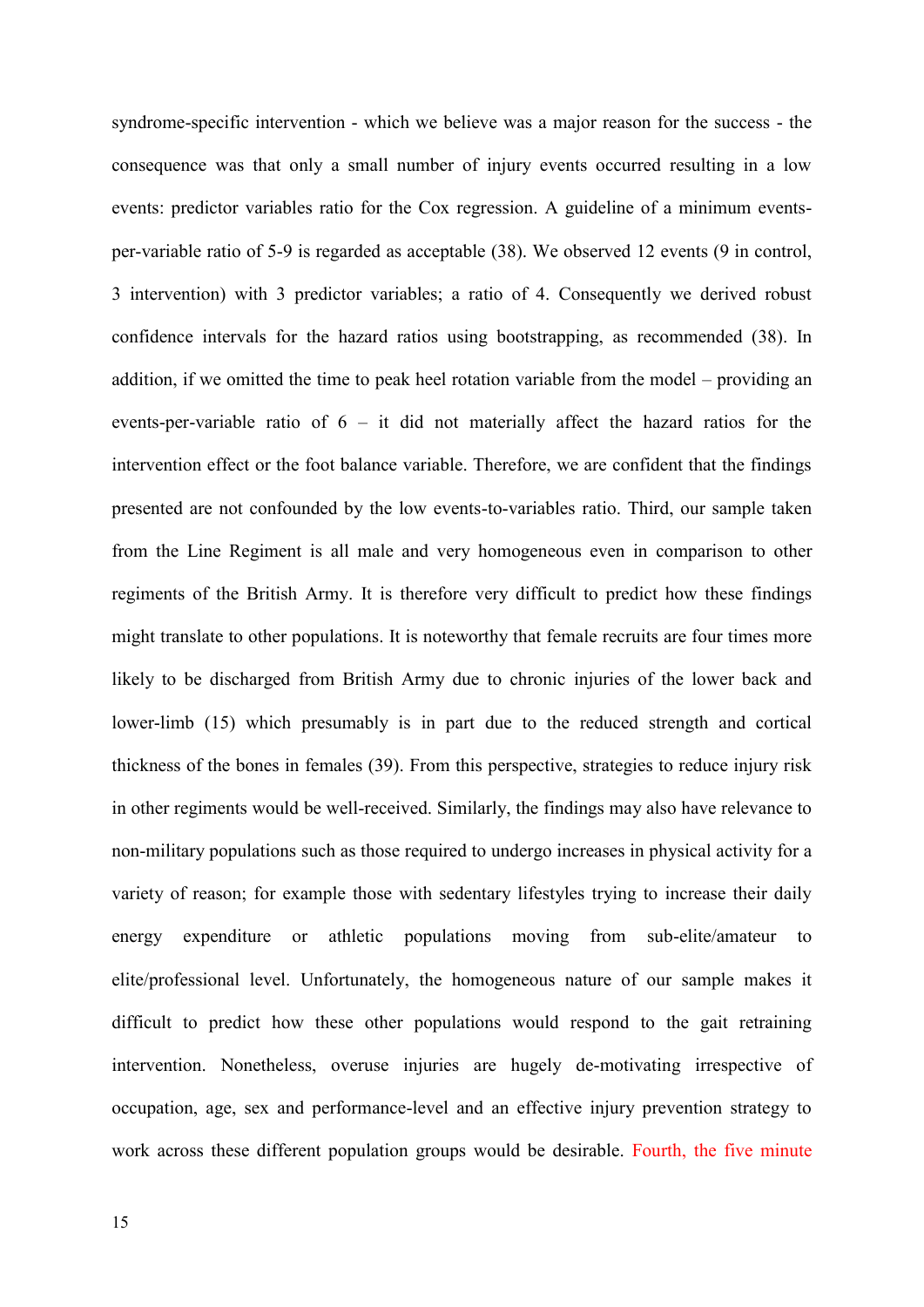timeslot allocated for baseline data collection required us to minimise the number of measures taken from the recruits. Consequently, it was not possible to record the self-selected walking speeds during the trials and thus, potential differences in walking speed (3) when examining differences in foot balance cannot be eliminated. However, these potential differences between groups would be expected to affect foot balance more at baseline than at the 26 week timepoint. Specifically, by 26 weeks the recruits have been habituated to walk at the same speed through repeated marching. To reiterate, the differences in foot balance at baseline, i.e. when differences in speed are more likely, were trivial. In contrast the differences in foot balance at 26 weeks, i.e. when differences in speed are less likely, were substantial. Thus, while it recognised that between group differences in walking speed cannot be eliminated, it is suggested that these potential differences do not substantially affect the results. On this basis it is suggested that the differences in foot balance were due primarily to the gait retraining intervention and not due to a chance imbalance in walking speed.

*Paragraph 16:* Given the complexity of the intervention and the considerable time required to deliver it in its current form, an obvious question arises regarding the specific reason for the success of this intervention. More simply, could the intervention be simplified or cheaper to run yet retain the active ingredient/s? Unfortunately, since the trial was performed in a clinical setting in which there were no opportunities to isolate and discriminate the effects of the individual components of the intervention, it is impossible to address that question with any certainty. From this perspective it might be that the exercise component of the gaitretraining intervention, which requires a lot of time to deliver, is secondary to bio-feedback in terms of importance. However, until more is known regarding the biomechanics of movement and injury and the isolated effects of the intervention we recommend that the intervention should remain in its current form. Further work using additional gait assessment tools, on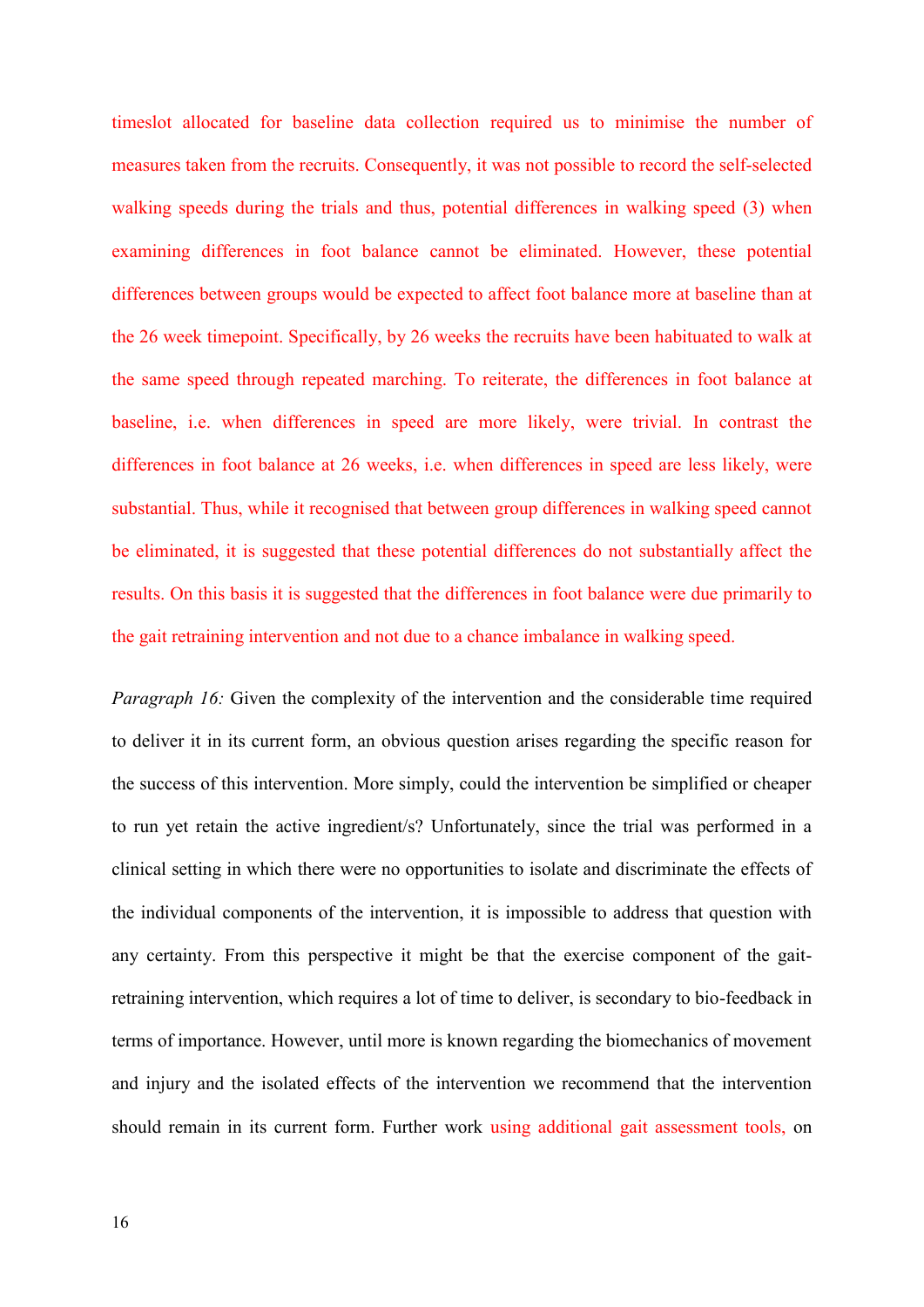establishing the causal pathway of medial tibial stress syndrome and quantification of the cost-effectiveness of the intervention could give future direction to such endeavours.

# **Conclusion**

*Paragraph 17:* The gait retraining program was effective in reducing medial tibial stress syndrome incidence and two putative risk factors associated with this disorder. These findings must be confirmed in a large, multicenter definitive trial, focusing on the effectiveness across a more diverse population and also on the cost-effectiveness of the intervention.

**Acknowledgements**: This work was sponsored by the Army Recruiting and Training Division (ARTD), UK. The authors would like to acknowledge the ARTD and the physiotherapy staff at ITC for helping with the delivery of the intervention and to the recruits who took part. The authors have no conflict of interest to disclose related to this study. The results of the present study do not constitute endorsement by ACSM.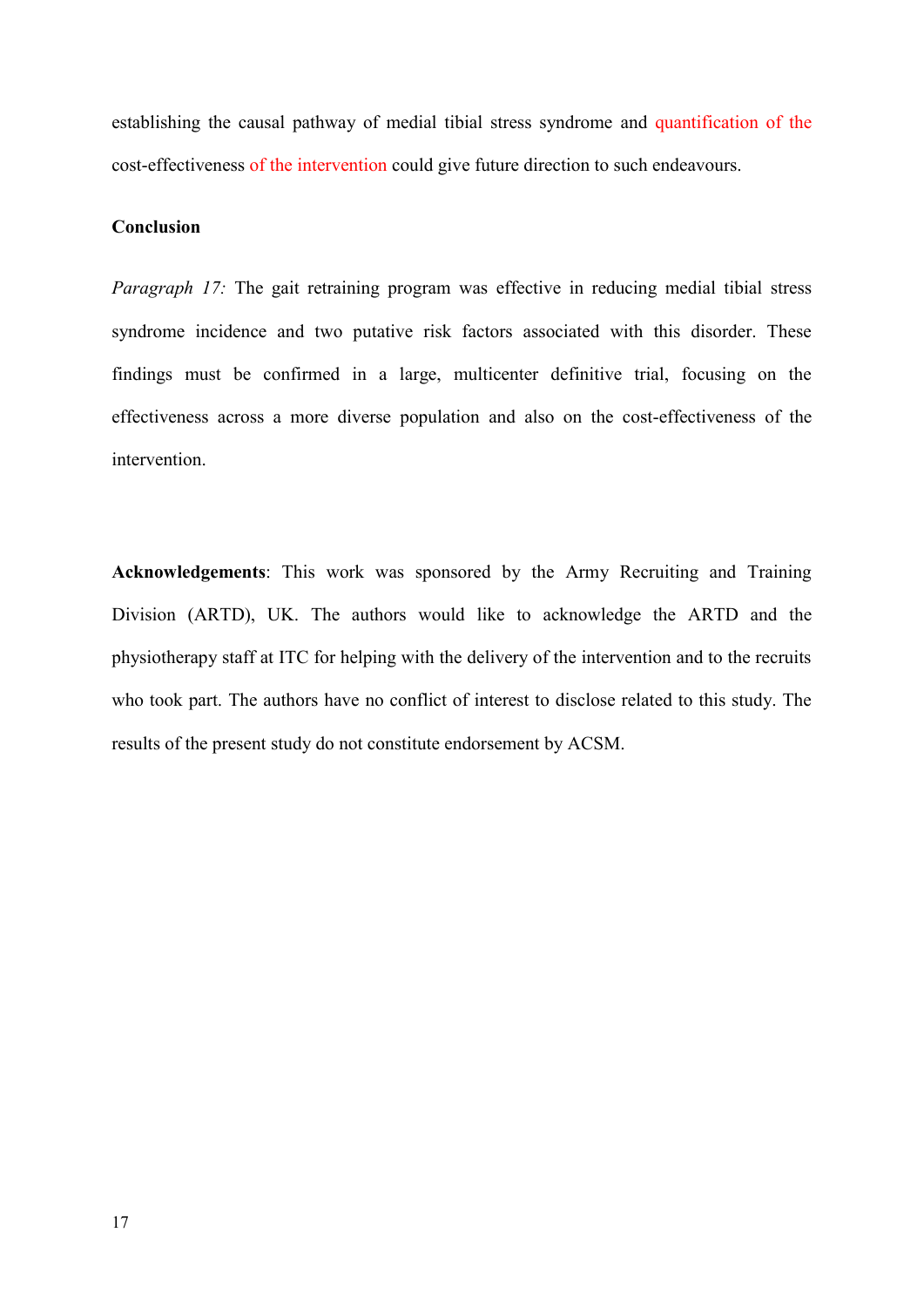### **References**

- 1. Altman DG, Andersen PK. Calculating the number needed to treat for trials where the outcome is time to an event. *BMJ.* 1999;319(7223):1492-5.
- 2. Brushøj C, Larsen K, Albrecht-Beste E, Nielsen MB, Løye F, Hölmich P. Prevention of overuse injuries by a concurrent exercise program in subjects exposed to an increase in training load: a randomized controlled trial of 1020 army recruits. *Am J Sports Med.* 2008;36(4):663-70.
- 3. Burnfield JM, Few CD, Mohamed OS, Perry J. The influence of walking speed and footwear on plantar pressures in older adults. *Clin Biomech.* 2004;19(1):78- 84.
- 4. Cavanagh PR, Rodgers MM. The arch index: a useful measure from footprints. *J Biomech*. 1987;20(5):547-51.
- 5. Chaiwanichsiri D, Lorprayoon E, Noomanoch L, Star excursion balance training: effects on ankle functional stability after ankle sprain, *J Med Assoc Thai.* 2005;88(4):S90-4.
- 6. Comerford MJ, Mottram SL. Functional stability re-training: principles and strategies for managing mechanical dysfunction. *Manual Ther.* 2001;2(61):3-14.
- 7. Coppack RJ, Etherington J, Wills AK. The effects of exercise for the prevention of overuse anterior knee pain: A randomized controlled trial. *Am J Sports Med.*  2011;39(5):940-8.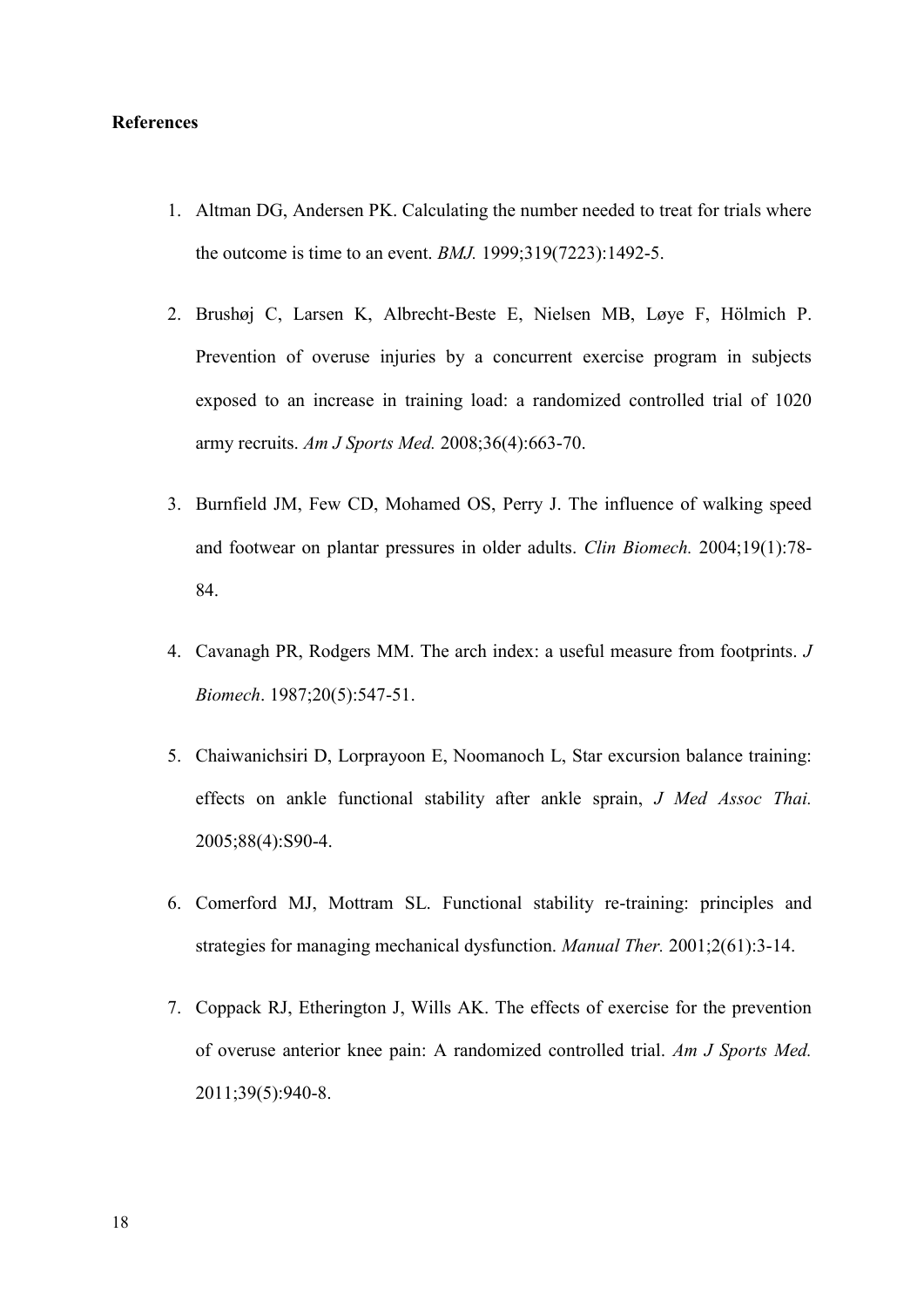- 8. Craig DI. Current developments concerning medial tibial stress syndrome. *Phys Sportsmed.* 2009;37(4):39-44.
- 9. Creaby MW, Dixon SJ, External frontal plane loads may be associated with tibial stress fracture. *Med Sci Sports Exerc.* 2008;40(9):1669-74.
- 10. Crowell HP, Davis IS. Gait retraining to reduce lower extremity loading in runners. *Clin Biomech*. 2011;26(1):78-83.
- 11. Dingwell JB, Davis BL, Frazier DM. Use of an instrumented treadmill for realtime gait symmetry evaluation and feedback in normal and trans-tibial amputee subjects. *Prosthet Orthot Int.* 1996;20(2):101-10.
- 12. Doherty M, Dacre J, Dieppe P, Snaith M. The 'GALS' locomotor screen. *Ann Rheum Dis.* 1992;51(10):1165-9.
- 13. Ferber R, Noehren B, Hamill J, Davis IM. Competitive runners with a history of iliotibial band syndrome demonstrate atypical hip and knee kinematics. *J Orthop Sports Phys Ther.* 2010;40(2):52-8.
- 14. Franklyn-Miller A, Wilson C, Bilzon J, McCrory P. Foot orthoses in the prevention of injury in initial military training a randomized controlled trial. *Am J Sports Med.* 2011;39(1):30-7.
- 15. Gemmell IM. Injuries among female army recruits: a conflict of legislation. *J R Soc Med.* 2002; 95(1):23-7.
- 16. Hartig DE, Henderson JM. Increasing hamstring flexibility decreases lower extremity overuse injuries in military basic trainees, Am J Sports Med. 1999;27(2):173-6.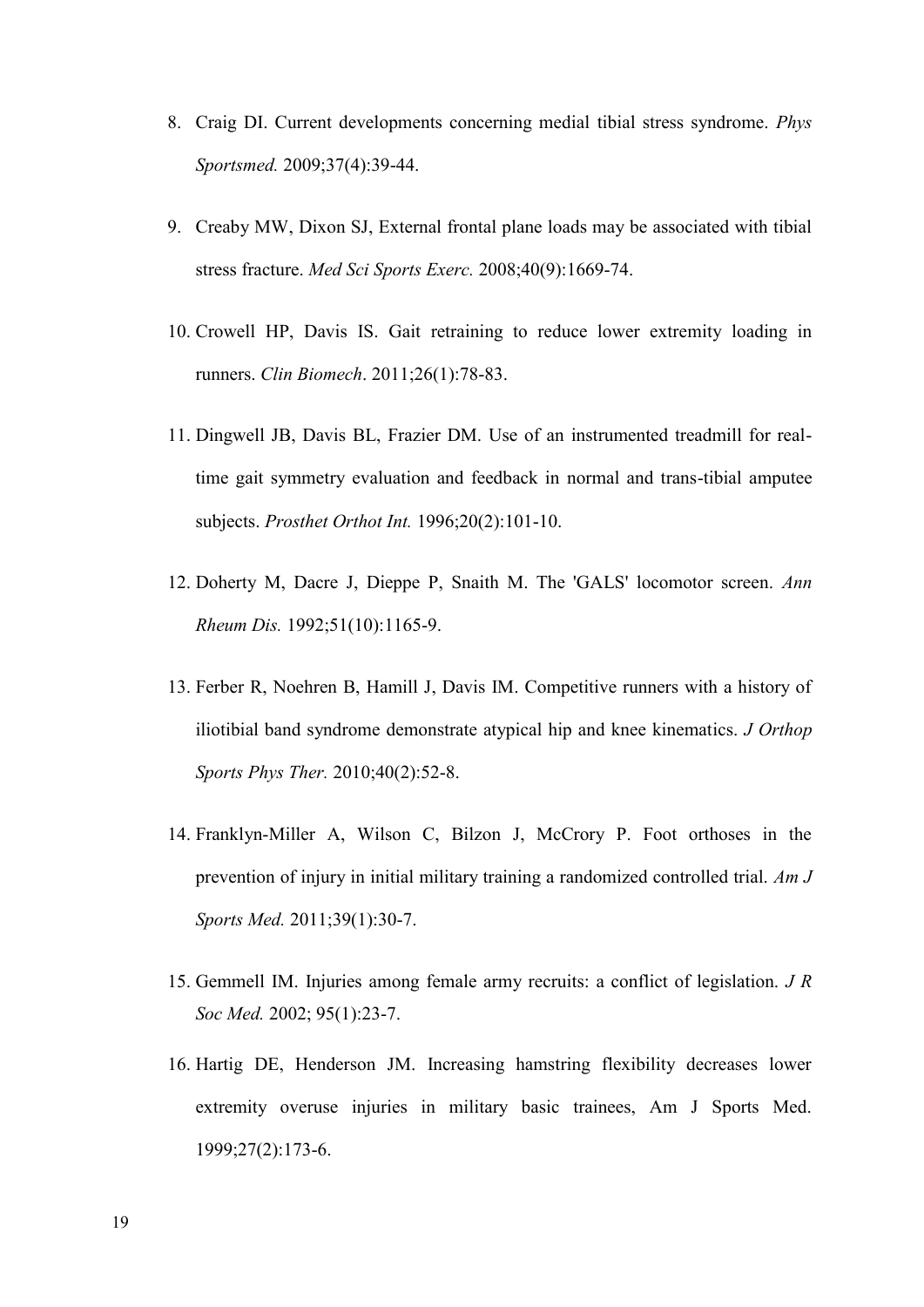- 17. Hibbs AE, Thompson KG, French D, Hodgson D, Spears IR. Peak and average rectified EMG measures: Which method of data reduction should be used for assessing core training exercises. *J Electromyogr Kinesiol.* 2011;21(1):102-11.
- 18. Hopkins WG, Marshall SW, Batterham AM, Hanin J. Progressive statistics for studies in sports medicine and exercise science. *Med Sci Sports Exerc.* 2009;41(1):3-12.
- 19. Hreljac A, Marshall RN, Hume PA. Evaluation of lower extremity overuse injury potential in runners. *Med Sci Sports Exerc.* 2000;32(9):1635-41.
- 20. Hubscher M, Zech A, Pfeifer K, Hansel F, Vogt L. Banzer W. Neuromuscular training for sports injury prevention: a systematic review, *Med Sci Sports Exerc.* 2010;42(3):413-21.
- 21. Kraemer HC, Wilson GT, Fairburn CG, Agras WS. Mediators and moderators of treatment effects in randomized clinical trials. *Arch Gen Psychiatry.* 2002;59(10):877-83.
- 22. Knapik, JJ, Graham B, Cobbs J, Thompson D, Steelman R. Jones BH. A prospective investigation of injury incidence and injury risk factors among army recruits in military police training, *BMC Musculoskelet Disord.* 2013;14(32). doi: 10.1186/1471-2474-14-32.
- 23. Kulig K, Burnfield JM, Requejo, SM, Sperry M, Terk M. Selective Activation of Tibialis Posterior: Evaluation by Magnetic Resonance Imaging. *Med Sci Sports Exerc.* 2004;36(5):862-7.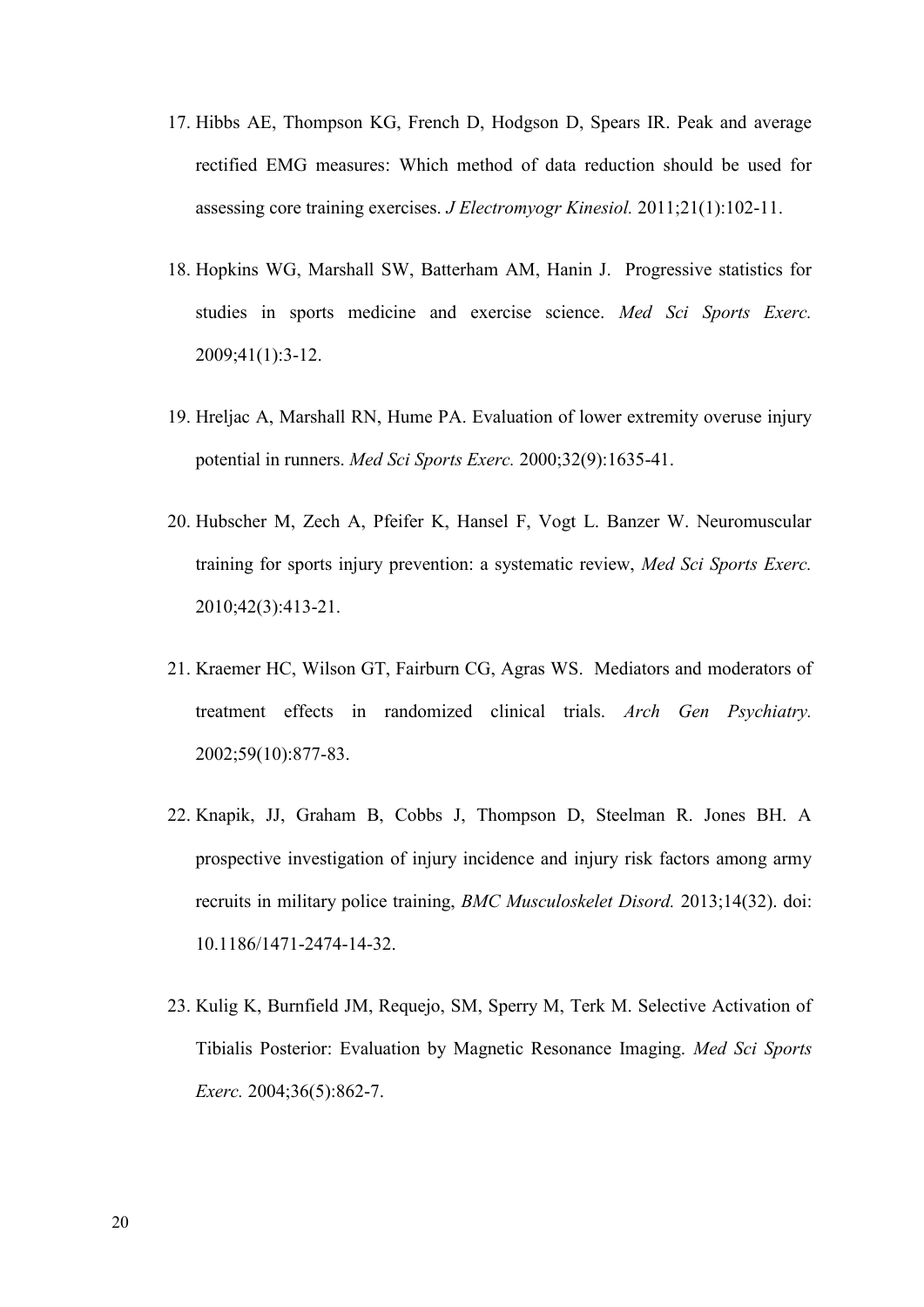- 24. Kulig K, Lederhaus ES, Reischl S, Arya S, Bashford G. Effect of Eccentric Exercise Program for Early Tibialis Posterior Tendinopathy. *Foot Ank Int.* 2009;30(9):877-85.
- 25. Larsen K, Weidich F, Leboeuf-Yde C. Can custom-made biomechanic shoe orthoses prevent problems in the back and lower extremities? A randomized, controlled intervention trial of 146 military conscripts. *J Manipulative Physiol Ther.* 2002; 25(5):326-31.
- 26. McKeon PO, Ingersoll CD, Kerrigan DC, Saliba EN, Bennett BC, Hertel J. Effects of balance training on gait parameters in patients with chronic ankle instability: a randomized controlled trial, *Clin Rehabil*. 2009;23(7):609-21.
- 27. Moen MH, Tol JL, Weir A, Steunebrink M, Winter TCD. Medial tibial stress syndrome: a critical review. *Sports Med.* 2009;39(7):523-46.
- 28. Noehren B, Scholz J, Davis I. The effect of real-time gait retraining on hip kinematics, pain and function in subjects with patellofemoral pain syndrome, *Br J Sports Med.* 2011;45(9):691-6.
- 29. Pocock SJ, Clayton TC, Altman DG. Survival plots of time-to-event outcomes in clinical trials: good practice and pitfalls. *Lancet.* 2002;359(9318):1686-9.
- 30. Pope RP, Herbert RD, Kirwan JD, Graham BJ. A randomized trial of preexercise stretching for prevention of lower-limb injury, *Med Sci Sports Exerc.* 2000;32(2):271-7.
- 31. Sauer L, Beazell J, Hertel J. Considering the Intrinsic Foot Musculature in Evaluation and Rehabilitation for Lower Extremity Injuries. *Athletic Training & Sports Health Care*. 2011;3(1):43-47.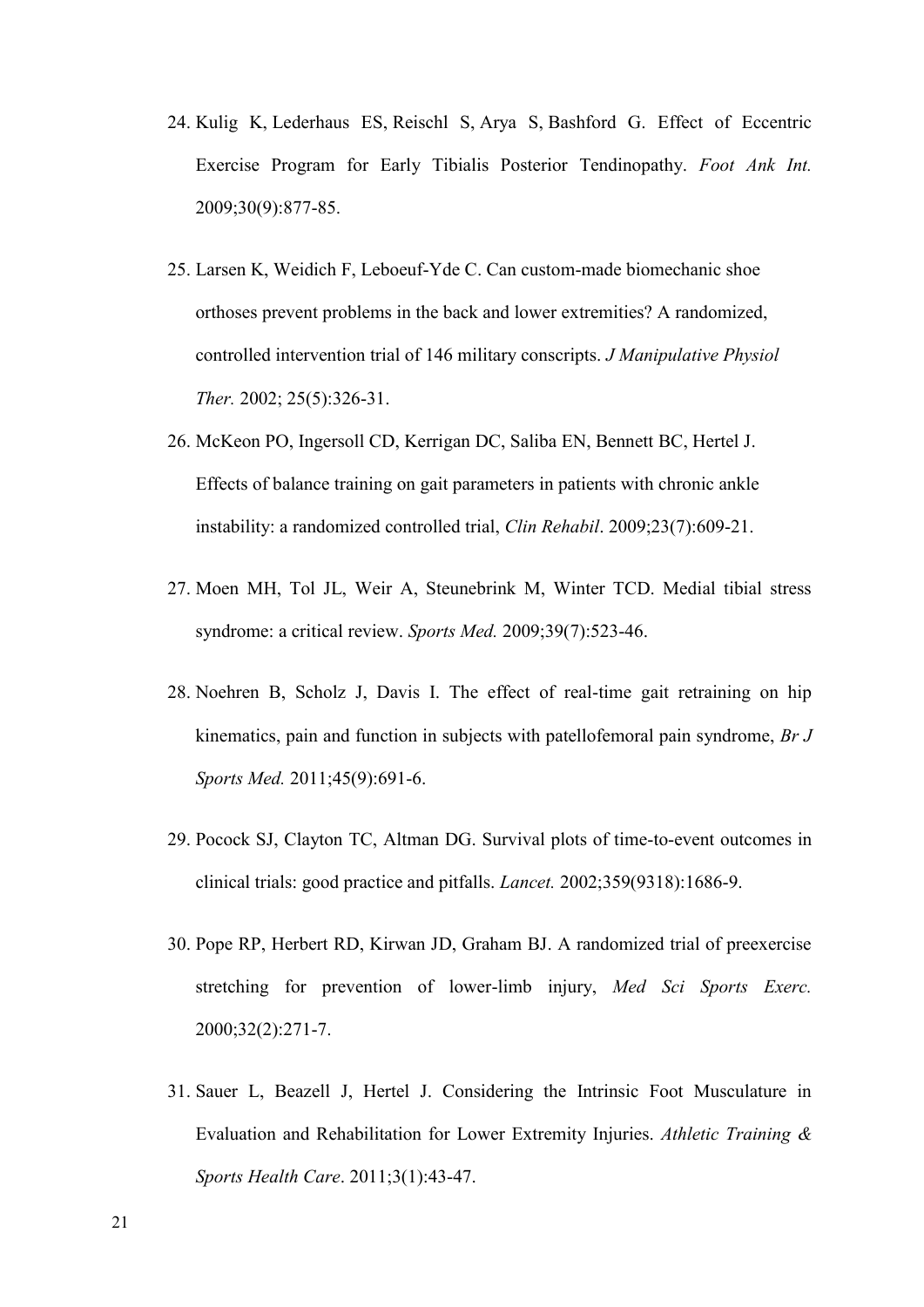- 32. Schwellnus MP, Jordaan G. Does calcium supplementation prevent bone stress injuries? A clinical trial. *Int J Sports Nutr* 1992; 2(2): 165-74 46.
- 33. Sharma J, Golby J, Greeves J, Spears IR. Biomechanical and lifestyle risk factors for medial tibia stress syndrome in army recruits: A prospective study. *Gait Posture*. 2011;33(3):361-5.
- 34. Shull PB, Shultz R, Silder A, Dragoo JL, Besier TF, Cutkosky MR, Delp SL. Toe-in gait reduces the first peak knee adduction moment in patients with medial compartment knee osteoarthritis. *J Biomech.* 2013;46(1):122-8.
- 35. Schoenfeld D. Chi-squared goodness-of-fit tests for the proportional hazards regression model. *Biometrika.* 1980;67(1):145-53.
- 36. Stephens TM, Lawson BR, DeVoe DE, Reiser RF. Gender and bilateral differences in single-leg countermovement jump performance with comparison to a double-leg jump. *J Appl Biomech.* 2007;23(3):190-202.
- 37. Vickers AJ, Altman DG. Statistics notes: Analysing controlled trials with baseline and follow up measurements. *BMJ.* 2001;323(7321):1123-4.
- 38. Vittinghoff E, McCulloch CE. Relaxing the rule of ten events per variable in logistic and Cox regression. *Am J Epidemiol.* 2007;165(6):710-8.
- 39. Walsh JS, Paggiosi MA, Eastell R. Cortical consolidation of the radius and tibia in young men and women. *J Clin Endocrinol Metab*. 2012; 97(9):3342-8.
- 40. White SC, Lifeso RM. Altering asymmetric limb loading after hip arthroplasty using real-time dynamic feedback when walking, *Arch Phys Med.* 2005;86(10):1958-63.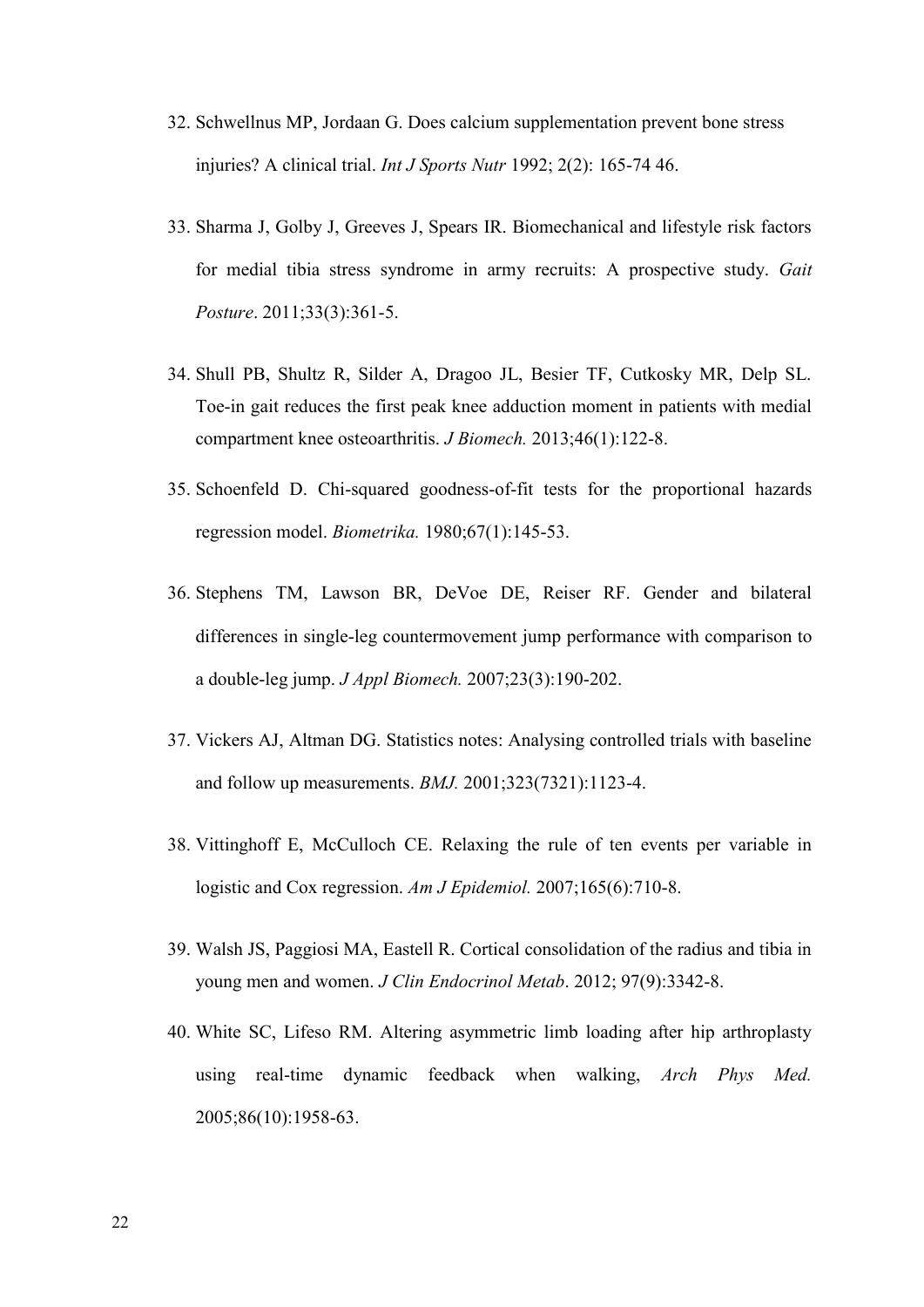- 41. Willems TM, De Clercq D, Delbaerea K, Vanderstraetena G, De Cock A, Witvrouw E. A prospective study of gait related risk factors for exercise-related lower leg pain. *Gait Posture.* 2006;23(1):91-8.
- 42. Willems TM, Witvrouw E, De Cock A, De Clercq D. Gait-related risk factors for exercise-related lower-leg pain during shod running. *Med Sci Sports Exerc.* 2007;39(2):330-9.
- 43. Yates B, White S. The incidence and risk factors in the development of medial tibial stress syndrome among naval recruits. *Am J Sports Med.* 2004;32(3):772-80.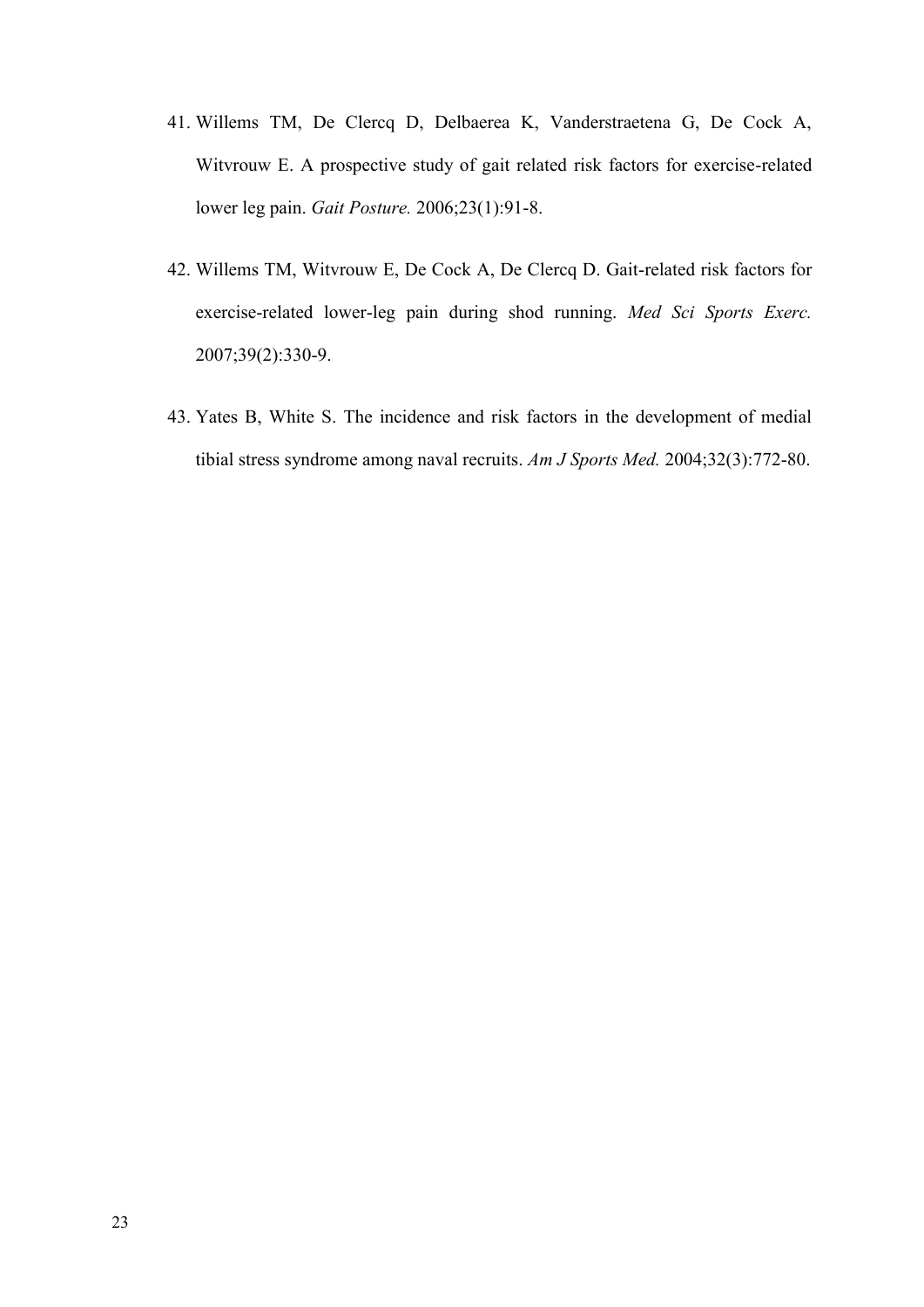### **Figure Captions**

Figure 1. Participant flow. DAOR = Discharged as of Right, MD = Medical Discharge, Transfer = Transferred to another training centre, and Admin = Administration discharge from Army for other reasons (*e.g.* service no longer required, disciplinary)

Figure 2. Structure of the bio-feedback sessions.

a) The participant walked overground and barefoot over the pressure plate (hidden in the walkway and adjacent to the laptop PC).

b) The graphics display consisted of the plantar pressures and points/vectors of interest when describing the movements of the foot. On the left is an instantaneous snapshot of pressure distribution beneath the right foot captured during the first 10% of gait. In the middle is a 3-step footprint pattern (left foot, right foot, left foot) for the whole trial. On the right is the peak pressure for both feet captured during the same trial. The peak pressure variables displayed are the maximum plantar pressure reached over the entire trial at each plantar location. Dark and light pixels represent low and high pressures, respectively. Also shown is the trajectory of the centre of pressure and the foot axis. The foot axis is defined as the line connecting the intersection between medial and lateral regions of the heel and the intersection between the  $2<sup>nd</sup>$  and  $3<sup>rd</sup>$  metatarsal heads (4). These variables were generated using the commercial software (RsScan, Belgium)

c) The participant then returned to the graphics display area to visualize the pressure plots and movements of the centre of pressure during the first 10% of the gait cycle and receive verbal feedback from the lead investigator.